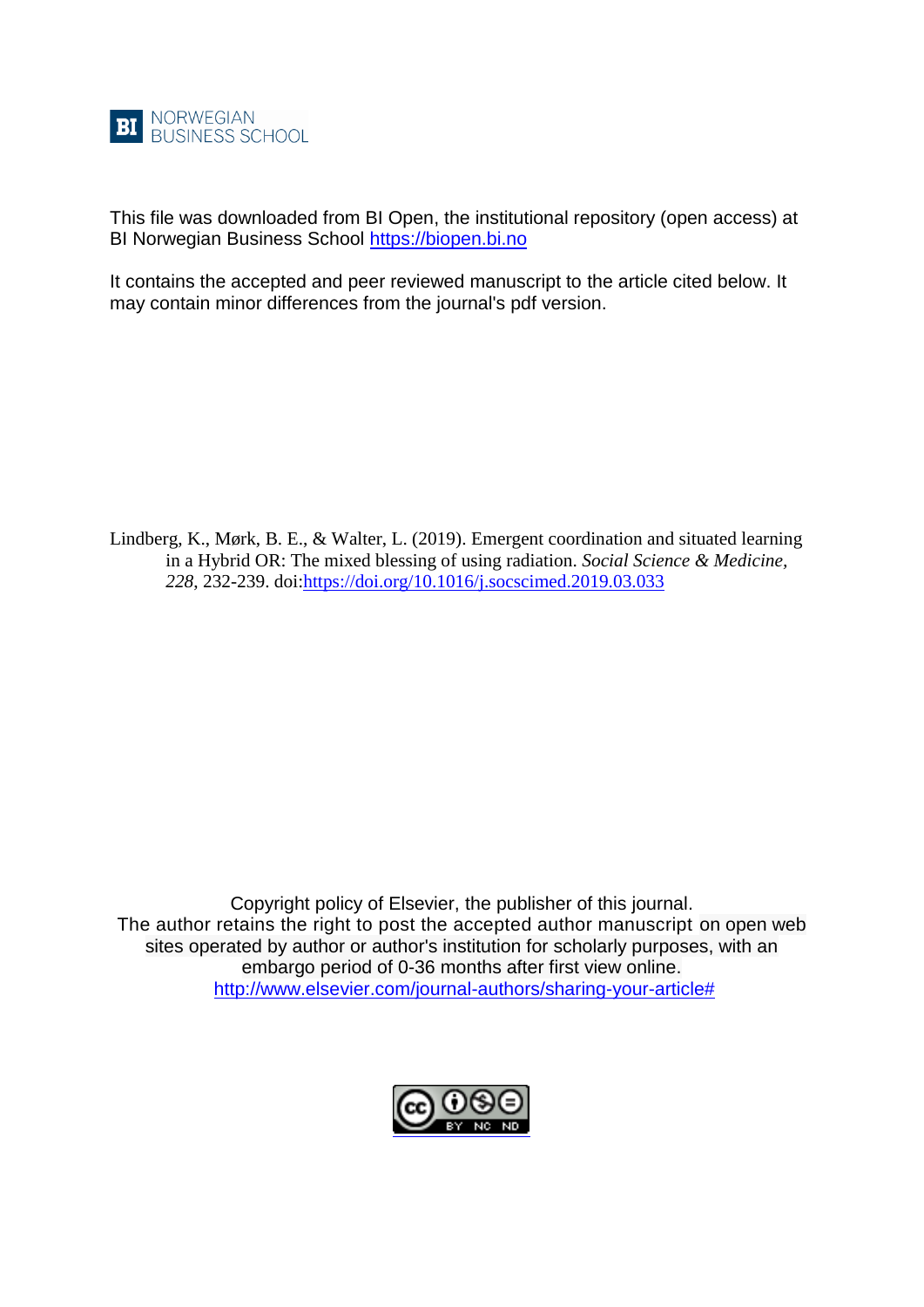# Emergent Coordination and Situated Learning in a Hybrid OR: The mixed blessing of using radiation

## **Abstract**

Mobilising knowledge and coordinating actions in order to make use of new innovations and technologies is a major challenge in the health care sector. Drawing upon a longitudinal, qualitative study of a Hybrid Operating Room in Sweden, we illustrate how the staff from a variety of medical specialties need to coordinate their tasks and competencies, and learn how to use the technology in a safe way. This study shows that learning across highlyprofessionalised communities is a recursive process of emergent coordination and situated learning, which includes the acknowledgement of others' expertise, task interdependence, and the pragmatic accommodation of latitude and control. Moreover, there was continuous negotiations between the different communities about what should constitute approved practice based on the task being performed. This obstructed the development of a dominant community with the authority to independently exclude other communities. We thus conclude that emergent coordination of tasks and expertise is an important aspect of learning how to use technologies that break with conventions of established and previously separated practices.

# **Keywords:**

Sweden, situated learning, communities of practice, emergent coordination, new technology, qualitative study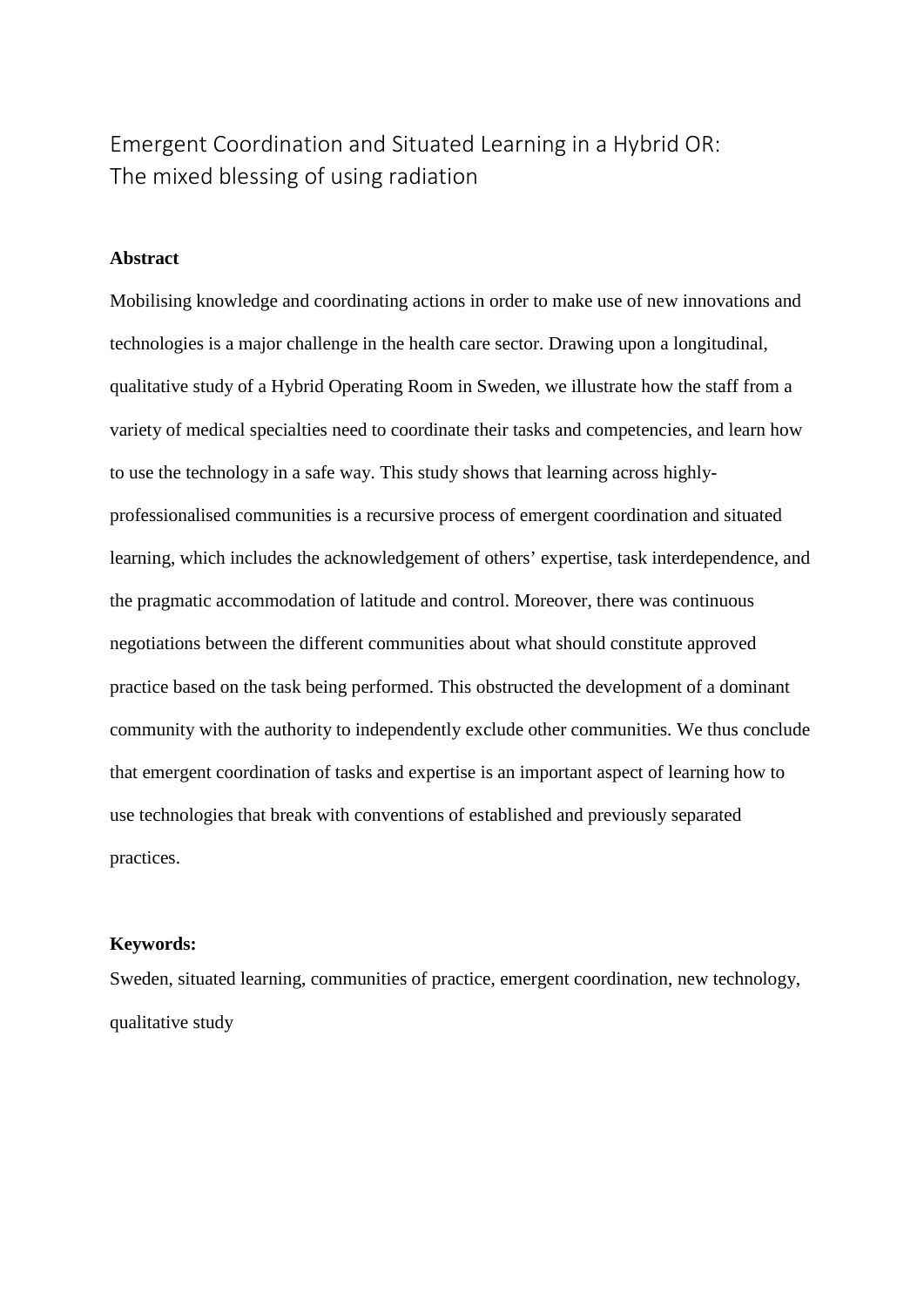## 1. Introduction

Mobilising knowledge and coordinating actions in order to make use of innovations and new technologies is a major challenge facing the health care sector (Ferlie et al., 2012; Swan et al., 2016). Innovations and new technologies often break with the conventions of established medical practices (e.g. Barley, 1986; Beane 2018), which are based on knowledge situated within communities (Ferlie et al, 2005; Waring et al., 2013) and jurisdictions linked to medical autonomy and specialization (Currie & White, 2012). The increasing use of advanced technologies tends to push professional work towards more cross-disciplinary collaboration (Edmondson et al., 2001; Oborn & Dawson, 2010; Fenwick et al., 2012; Lindberg et al., 2017); however, restructuring work around new technologies tends to be difficult (Barley, 1986; Barrett et al., 2012; Waring et al., 2013;). Consequently, there is an increasing need for coordination and learning across disciplinary boundaries to make use of new technologies in local health care practices (e.g. Mørk et al., 2010; Valentine, 2018; Pine & Mazmanian, 2018).

A particularly useful perspective for understanding collective processes of learning in local practice, is communities of practice (hereafter CoP), which is defined by Lave and Wenger (1991:98) as "…an emergent activity system within which participants develop and share understandings concerning what they are doing and what that means". Such communities can be closely linked to the traditional medical professions or disciplines, but they may also cut across these if the practices or technologies they use require them to do so (Gherardi, 2006; Nicolini, 2012). Previous studies have shown that CoP members must continuously learn new skills, especially during technological transitions, to remain relevant (Barley, 1986; Beane, 2018). However, previous research has mainly focused on learning within CoPs, rather than on the processes involved when different groups and/or communities need to learn together (Edmondson et al., 2001; Gherardi and Nicolini, 2002a; Bechky, 2003;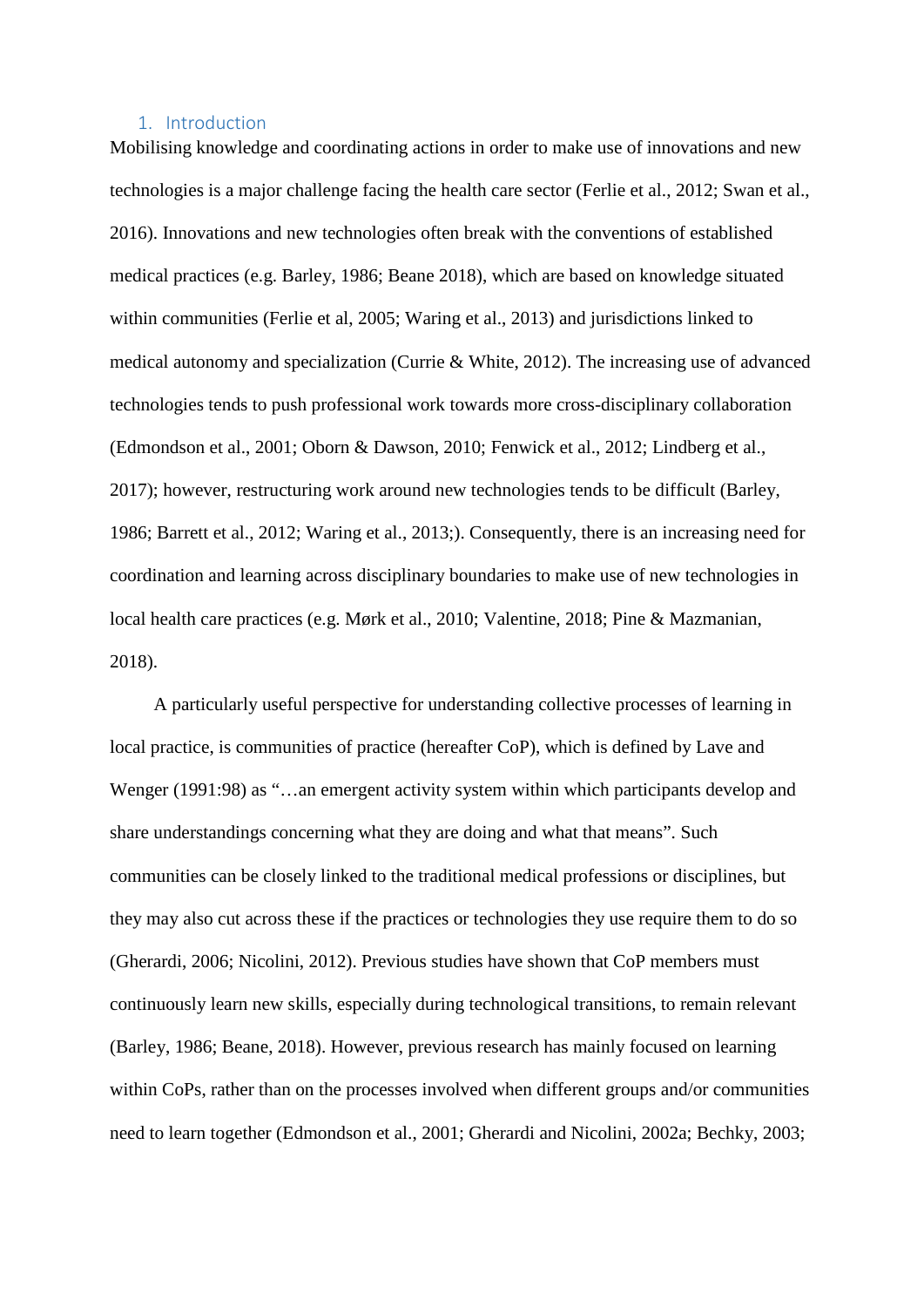Currie and White, 2012; Valentine, 2018). Learning across communities thus requires coordinating tasks and competencies.

Our study addresses how learning occurs during the introduction of new technology requiring the expertise of several CoPs to coordinate their activities. Drawing upon a longitudinal, qualitative study of a Hybrid OR in Sweden, we illustrate how the staff with different expertise must coordinate their practices, and learn how to safely use the technology. The potential of the Hybrid OR lies in its combination of advanced imaging devices and open surgery, requiring staff from anaesthesia, surgery and radiology working together. However, the imaging devices and the use of ionized radiation are a "mixed blessing": On the one hand, they provide the operators with sophisticated images; making it possible to perform cuttingedge medical procedures. On the other hand, the use of ionized radiation is potentially dangerous to everyone exposed to it.

This paper shows that knowing how to competently perform one's duties in the Hybrid OR is constituted *through* a recursive process of 'emergent coordination' (Okhuysen & Bechky, 2009; Bechky & Okhuysen, 2011; Bechky & Chung, 2018) and situated learning (Lave & Wenger, 1991) in the interstices between several highly professionalized communities. There was no distinct master-novice relationship between the experts from the different communities; instead, they engaged in a continuous *'act of balancing'* (Bechky & Chung, 2018) their freedom of action, based on their professional expertise, and control. This obstructed the development of a dominant community with the authority to independently exclude other communities (Mørk et al., 2010; Fenwick et al., 2012). Instead, emergent coordination and situated learning occurred in the interstices between several CoPs. Drawing upon the CoP and coordination literature, we conclude that taking advantage of advancements in medical technologies demands a 'constellation of interconnected practices' (Gherardi &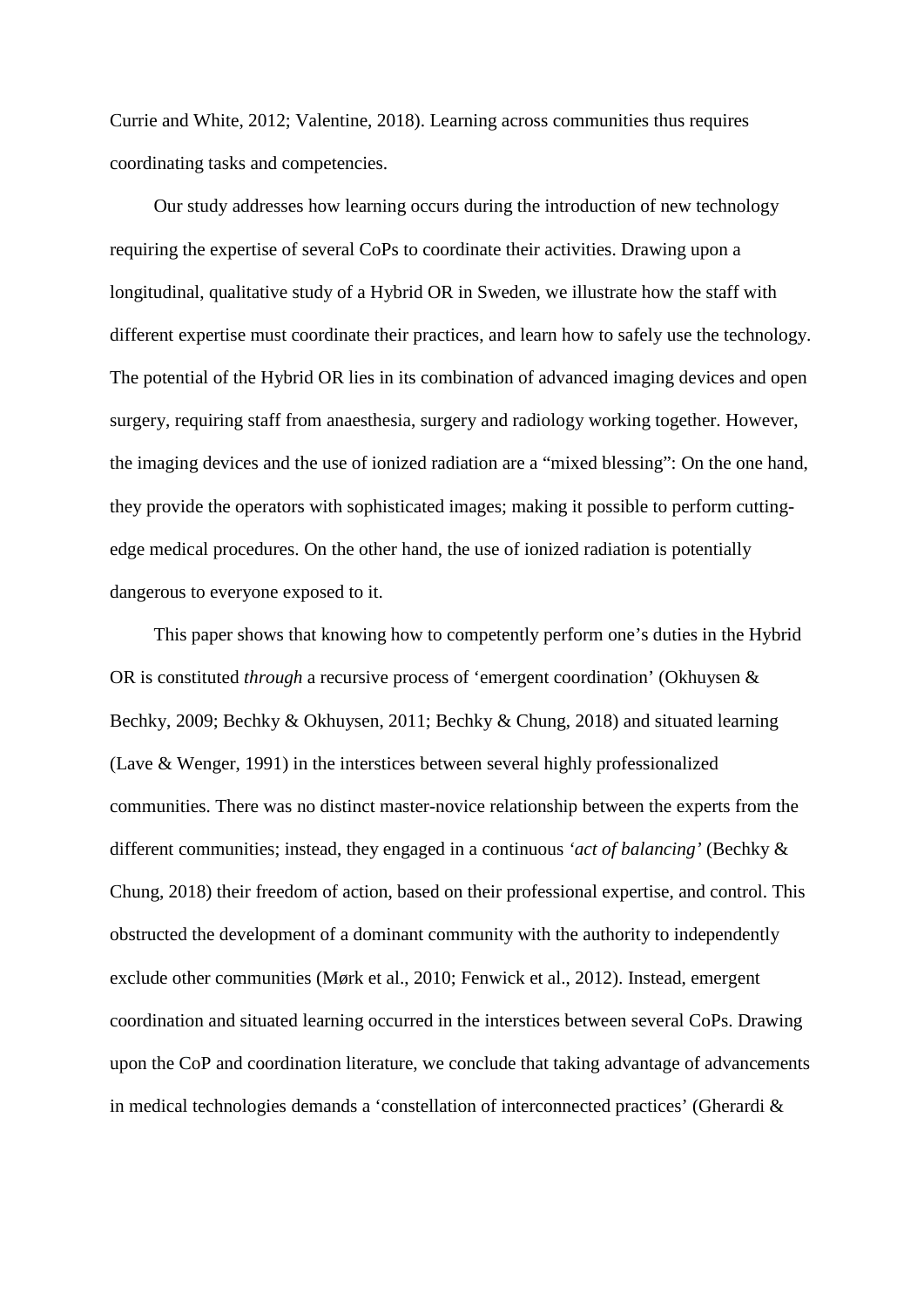Nicolini, 2002a) that emerge from ongoing and recursive processes of coordination and learning.

# 2. Situated learning and coordination

The Community of Practice (CoP) literature conceives of learning as an integral part of practices which are socially, culturally and historically situated (e.g. Lave & Wenger, 1991; Brown & Duguid 1991; Wenger, 2000). The CoP literature focuses its attention on socialisation processes within established practices, described as "legitimate peripheral participation", referring to how newcomers are given simple (peripheral) tasks within the community to learn and (legitimately) contribute (Lave & Wenger, 1991). In CoPs, novices learn from experienced masters and other community members to become a competent practitioner (Brown & Duguid, 1991).

In most studies of learning in CoPs the practices and methods are well-known and approved (Beane, 2018). Lave and Wenger (1991: 97) distinguish between a learning and a teaching curriculum. The former "is a field of learning resources in everyday practice viewed from the perspective of learners. A teaching curriculum, by contrast, is constructed for the instruction of newcomers". Gherardi et al. (1998: 280) introduced the notion of the 'situated curriculum' to "…emphasize the fact that its content is closely related to the specific set of local material, economic, symbolic and social characteristics of the system of practices and work activities." Hence, learning is a practical accomplishment and should not be treated as separate from other organizational activities (Gherardi et al, 1998).

Several criticisms of CoP theory have been made. The original emphasis on negotiations and the role of power relations within CoPs are often downplayed (Contu & Willmott, 2003; Mørk et al., 2010; Nicolini et al., 2015), and learning tends to be assumed to occur in a one-way direction from outside-in as newcomers become inducted (Fenwick et al.,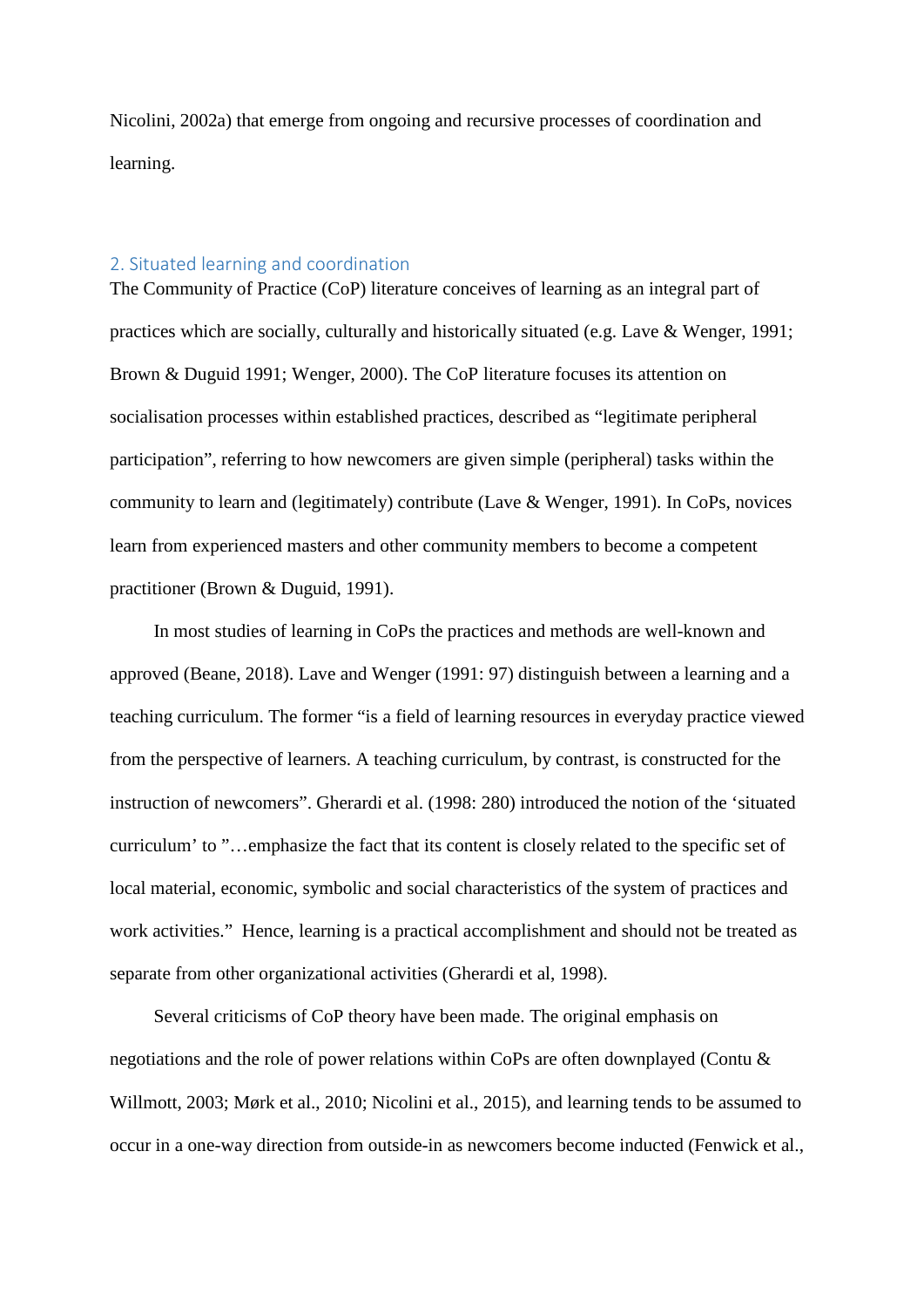2012). Moreover, CoP literature is primarily oriented towards the social aspects without sufficiently accounting for the material aspects of work and learning (Fenwick et al., 2012). Gherardi and Nicolini (2002b) therefore underscore that practice, is not only learnt from people, but also from the artefacts used in practice.

Furthermore, most of the research focuses on what takes place within communities rather than across (Gherardi & Nicolini, 2002a). Valentine (2018: 572) therefore stresses that CoP theory "…offers insight into the process whereby people engaged in similar work learn to address shared problems, but it does not explain how interdependent communities learn and change together". Scant attention has been given to how learning plays out in situations requiring the expertise of several CoPs to synchronize their activities with a few notable exceptions. First, Gherardi and Nicolini (2002a) studied three CoPs in a building company and found that the dissonance and negotiations taking place when comparing perspectives in the constellation of practices were important for how learning occurred (p. 420). Second, Bechky (2003) studied how occupational communities of engineers, technicians and assemblers on the production line were able to create common ground and to transform understandings that enabled them to collaborate. Third, Oborn and Dawson (2010) studied how senior and junior members, from diverse medical communities, iteratively built, complemented, and extended each other's knowledge to co-create multidisciplinary work. Together they manifested a complementary and interrelated understanding, rather than a shared understanding.

Learning across communities also requires coordinating interdependencies, competencies, and responsibilities. During cross-disciplinary projects "people confront problems that are outside the realm of their competence but that force them to negotiate their own competence with the competence of others" (Wenger, 2000: 238). Accordingly, to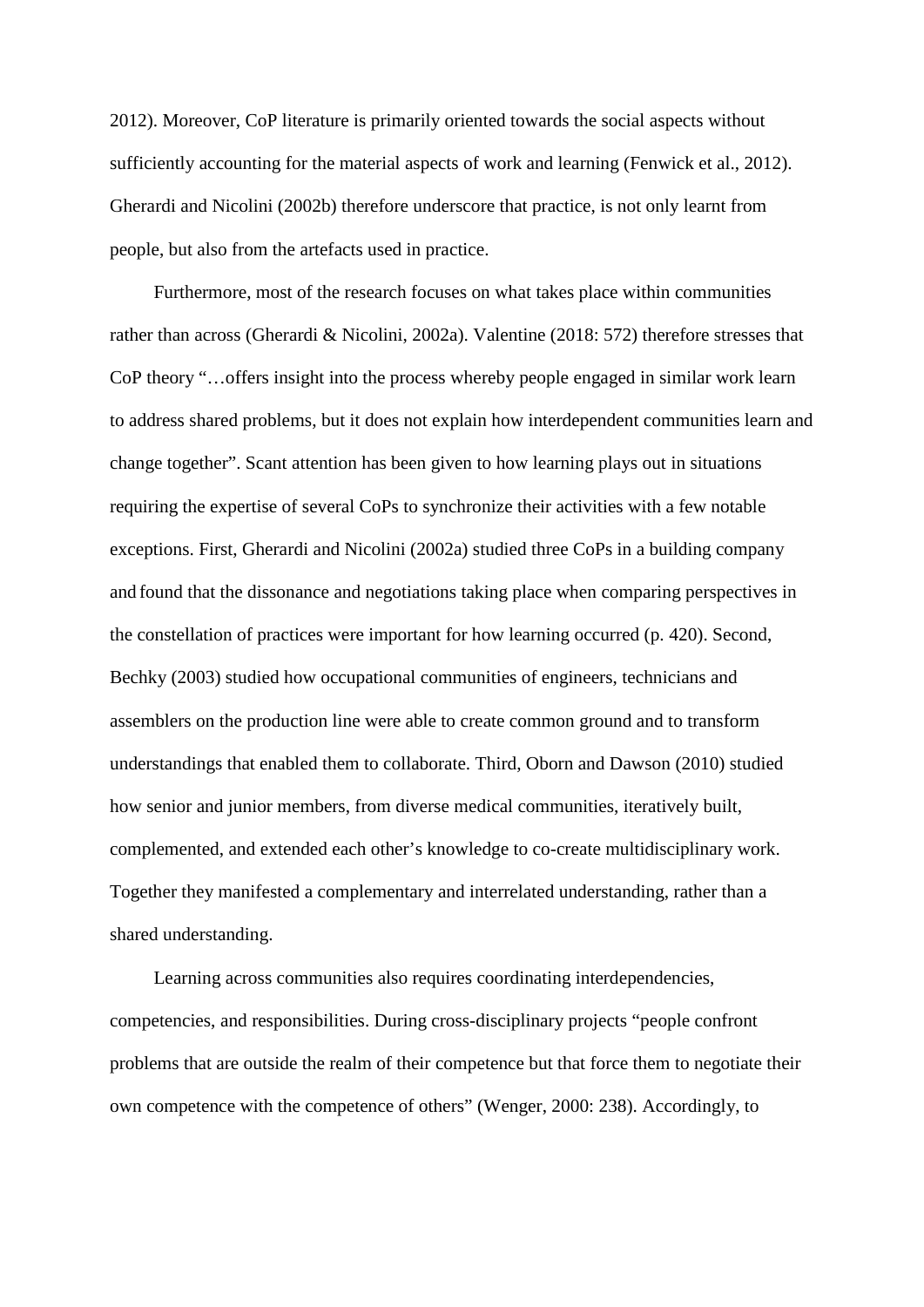address learning across communities, we extend the theory of CoP by drawing upon literature on coordination (e.g. Faraj & Xiao, 2006; Bechky & Chung, 2018).

Coordination is "the integration of organizational work under conditions of task interdependence and uncertainty" (Faraj & Xiao, 2006: 1156). Thus, it has to do with creating some kind of predictability when dealing with situations where there are novel task demands, emergent situations, and the unpredictability of evolving actions (Faraj & Xiao, 2006). Coordination is achieved via three mechanisms: accountability, predictability and common understanding (Okhuysen & Bechky, 2009), which jointly create the conditions for managing and integrating interdependent tasks. Several studies have illustrated how coordination unfolds across different communities, highlighting the management of task interdependencies and acknowledging others' expertise. Kellogg et al. (2006) describe how members from four communities coordinated their practices in order to make work visible, eligible and aligned as regards handling emergent interdependencies. They still experienced challenges relating to jurisdictional conflicts, misunderstandings, ambiguity and so forth. In a study of police SWAT teams and film production crews, Bechky and Okhuysen (2011) found that, through role shifting, reorganizing routines, and reassembling work, they managed to coordinate their expertise in order to handle the unexpected. These studies have made a significant contribution by showing how different groups coordinate their activities in order to manage uncertainty and interdependencies, and in order to develop mutual understanding across boundaries. Bechky and Chung (2018) stress that increasing occupational and organizational interdependencies requires *emergent* coordination. They show how members of highly professionalized communities, granted with significant latitude over their tasks, coordinated emergently to solve problems, developing a joint mandate to conduct their work. These studies have not, however, explicitly addressed whether or how learning occurs while coordinating. In her study of learning activities at a cancer treatment center, Valentine (2018)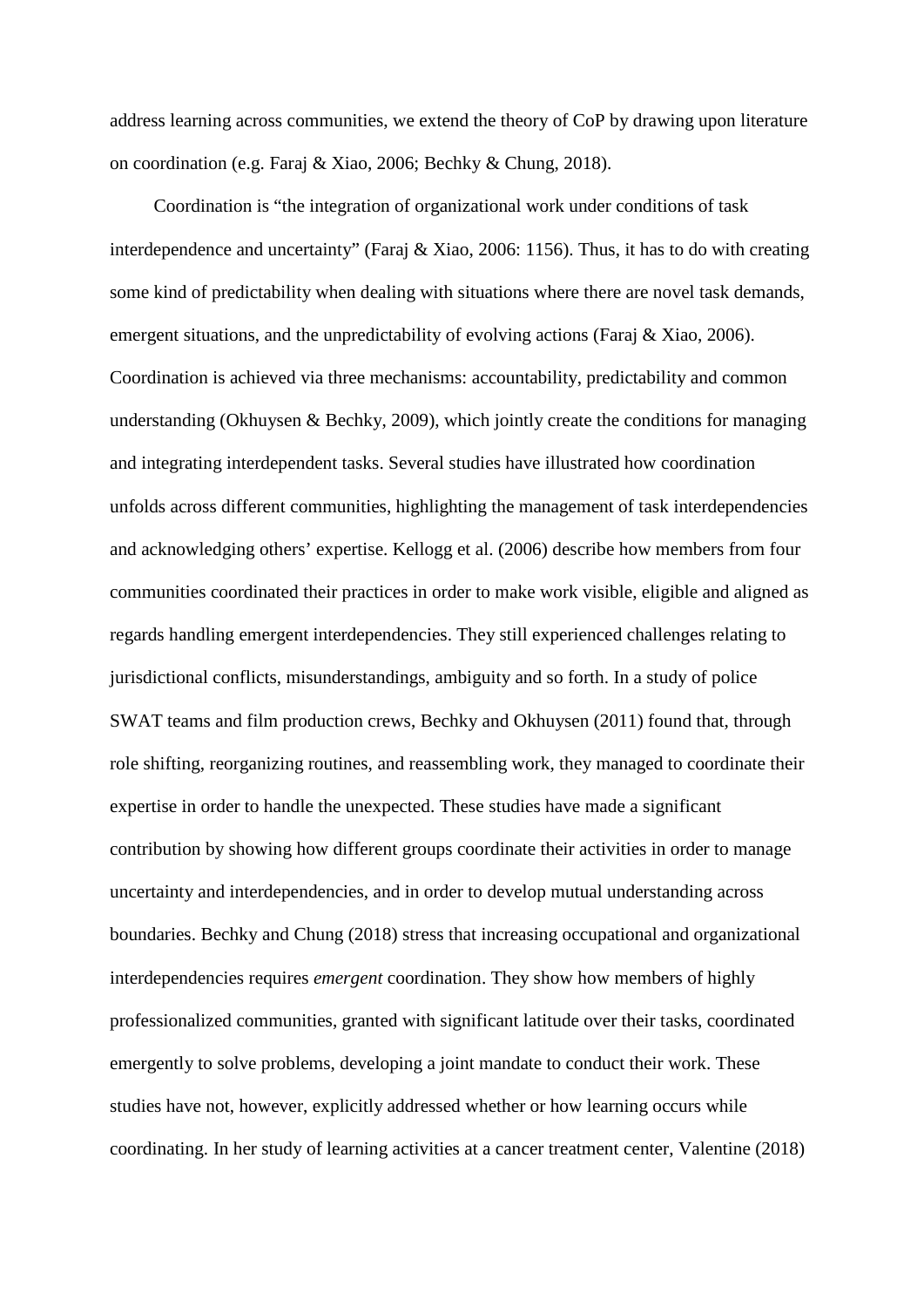shows how multiple local groups synchronize their learning activities and renegotiate their spheres of obligations, which are associated with hierarchical positions, in ways that bring about new or improved understandings and activities. Edmondson et al. (2001) have also described how introducing new technology changed the interdependencies between surgical team members, and show how learning occurred through practicing together before doing procedures, through learning by doing, and through reflecting upon their experiences. Taken together, this enabled them to be well coordinated. Coordination is thus, an important aspect of medical work, work which, although highly systematic and standardized, also involves ambiguous trial-and-error processes (Edmondson et al., 2001) and improvised action.

In line with the studies presented here, we focus on situated learning and emerging coordination among interdependent communities. Thus, instead of seeing learning as a cognitive process, and coordination as a priori 'design,' we take the perspective that learning and coordinating unfold in practice. Coordination may thus be described as "an emergent, temporarily unfolding, and contextualized process of managing inputs and articulating interdependent action" (Pine & Mazmanian, 2017:722) and, as we will show, pragmatically accommodating freedom of action and control (Bechky & Chung, 2018).

## 3. Method

# 3.1 Setting

This paper draws upon a study of a Hybrid OR at Sahlgrenska University Hospital (SUH), in Sweden. The imaging devices used in such settings give guidance during both minimallyinvasive surgery and open surgery, and allows physicians and nurses from a variety of medical specialties to perform procedures using real-time image guidance. This requires work to be organized in a way that concentrates both staff and resources on the patient, instead of being determined on the basis of the traditional separation of medical specializations.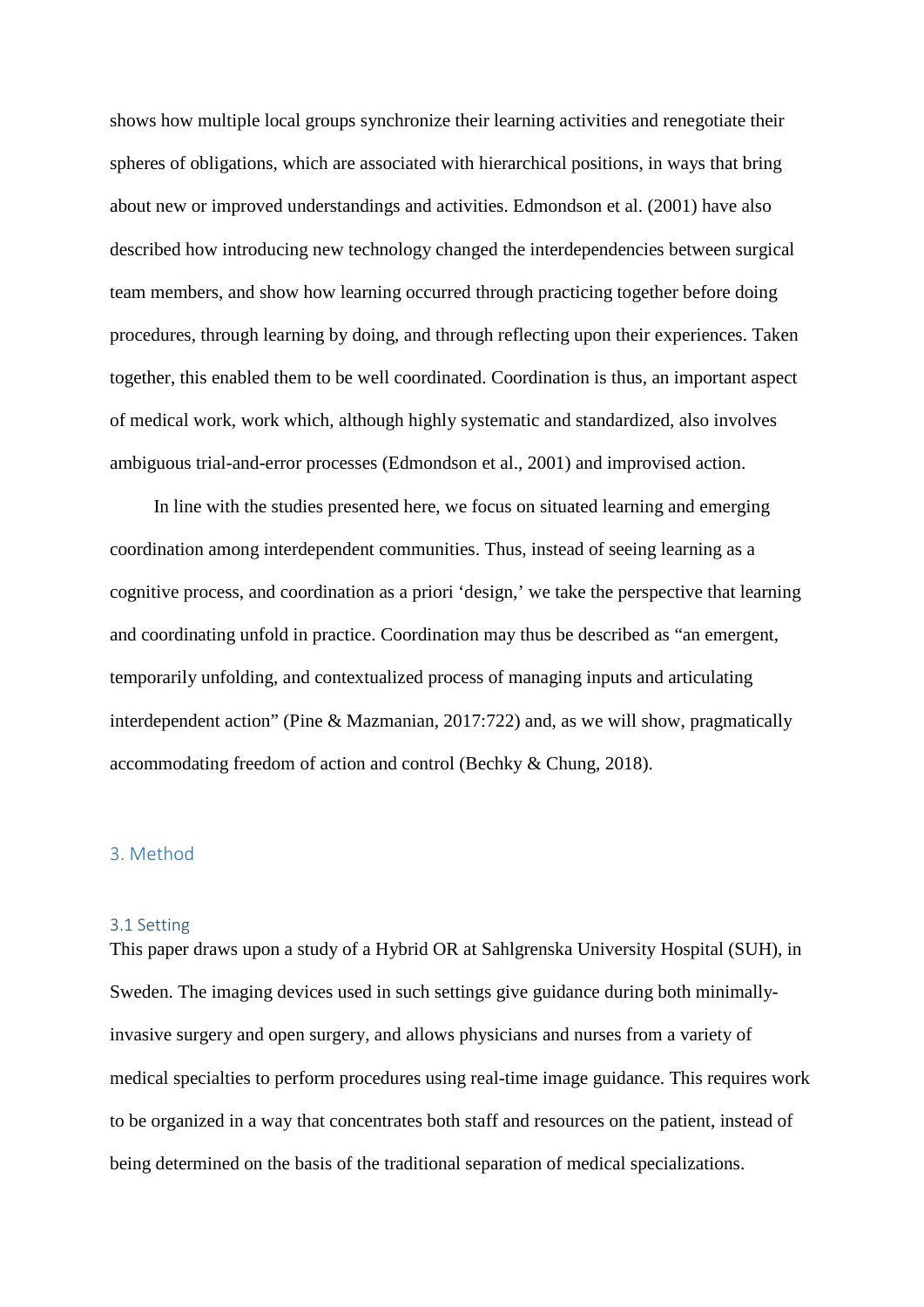The management of SUH decided to establish a *generic* Hybrid OR, which means that the same room is used by different medical specialities who needs to learn how to interact and coordinate their activities in relation to the technology. The Hybrid ORs were set up on "neutral ground" at the hospital, due to the generic use of the room and due to the construction requirements. A Hybrid OR holds a huge amount of technology and medical apparatuses and devices. The configuration of the imaging equipment consists of the X-ray unit mounted on an industrial robot, the table, and the imaging software, computers, and screens. Taken together, this site provides a particularly interesting setting for examining how the introduction of new imaging technologies impacts learning and coordination across communities.

#### 3.2 Data collection

We have done extensive fieldwork in the Hybrid OR, following "practices in the making". This required us to draw upon research methods that can access what people actually do in organizations (Yanow, 2006). We have used a combination of ethnographically-inspired methods, which includes field observations and shadowing, interviews and document analysis (Czarniawska, 2014). The study was approved by the Ethics Committee for Sweden, and informed consent was obtained from the participants.

Between 2014 and 2018, two of the authors have conducted 60 interviews (80 h) with nurses and doctors working in the Hybrid OR, but also with hospital technicians, physicists and representatives of the suppliers of the technology. On 20 occasions, we observed training sessions in the room (62h), and shadowed anesthesia, radiology and surgical nurses (48h) in their day-to-day work. Moreover, on 12 occasions, we observed medical procedures in the room (52 h). Furthermore, we attended numerous meetings and seminars, gathering documents such as annual reports, presentations, and publications. We recorded and transcribed all the interviews, and took extensive field notes during observation and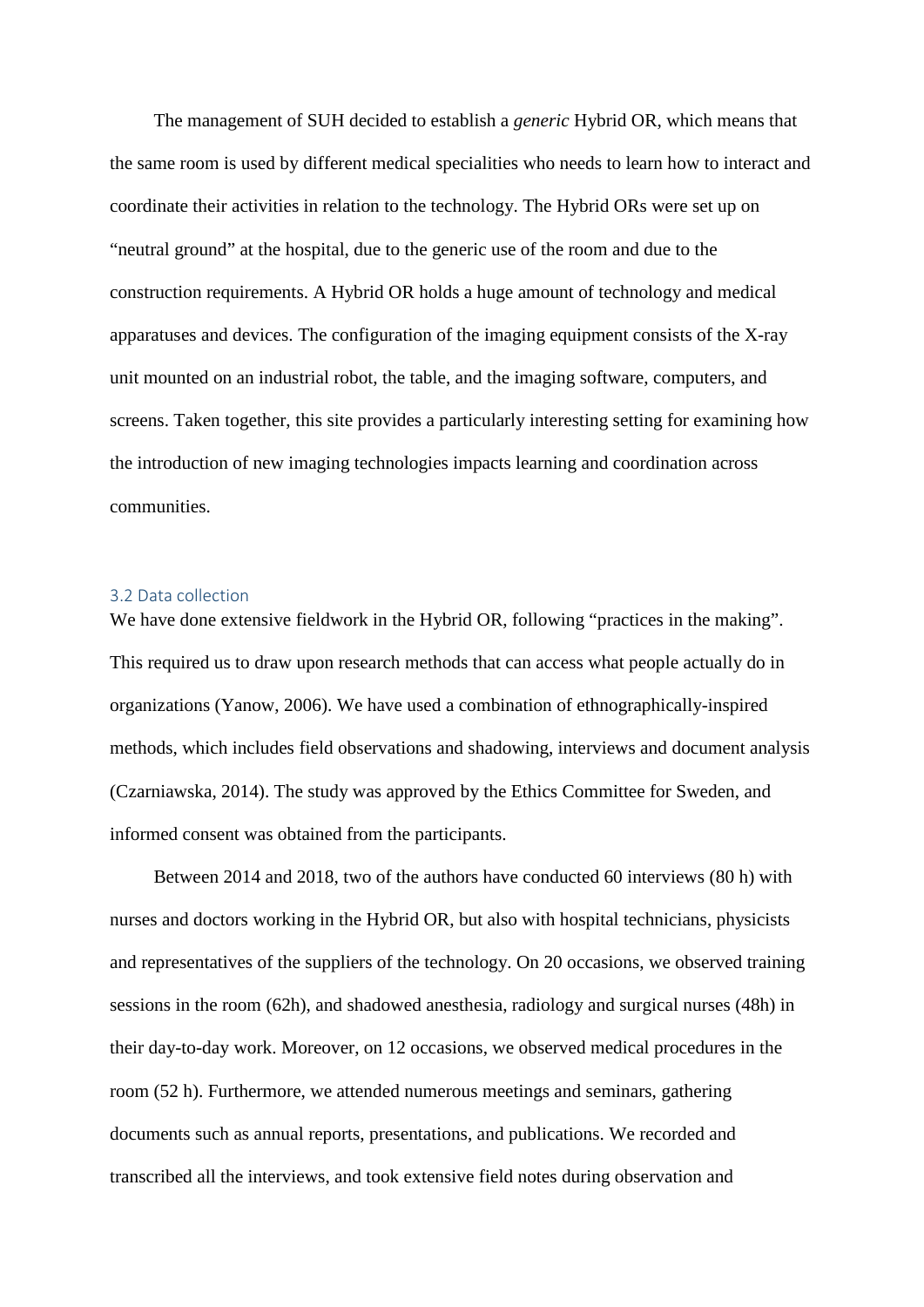shadowing sessions in the Hybrid ORs accounting for verbal interactions, the physical settings, and more generally the collective actions and interactions of the participants.

#### 3.3 Analysis

The field material was analyzed by two of the authors during a continuous comparative process inspired by a grounded theory approach (Glaser & Strauss 1967; Martin & Turner 1987; Czarniawska, 2014). The overall aim of the research project was to study how to organize complex practices in the Hybrid OR. While in the field, it immediately became clear that, although the use of radiation had not been identified, prior to the research, as an area of inquiry, its pervasiveness and the obvious struggles the staff, from different medical specialties, were having with its use in the Hybrid OR made it an important subject for analysis. Several groups of staff had never worked together before and had not been using radiation. A lot of activities, and discussions among the staff, concerned the radiation risk, radiation protection, and how to use the imaging equipment. Not only were doctors and nurses from the different medical specialties (anesthesia, various surgical sub-specialties and radiology) involved, but also physicists and supplier representatives.

We started by reading the transcribed interviews and notes from our observations and then wrote category labels in the margins. The first categories included the restrictions and possibilities of the new technology, and the use of radiation. Other categories had to do with collaboration, time/sequence, and responsibilities. We then compared and discussed the categories and found that they were often connected to learning activities. We continued by focusing our attention on how the learning activities were organized, who attended, and whether and how the different groups interacted.

In the ensuing fieldwork, we proceeded to explore similarities and differences among the participants as regards how they interacted and connected/translated "the new"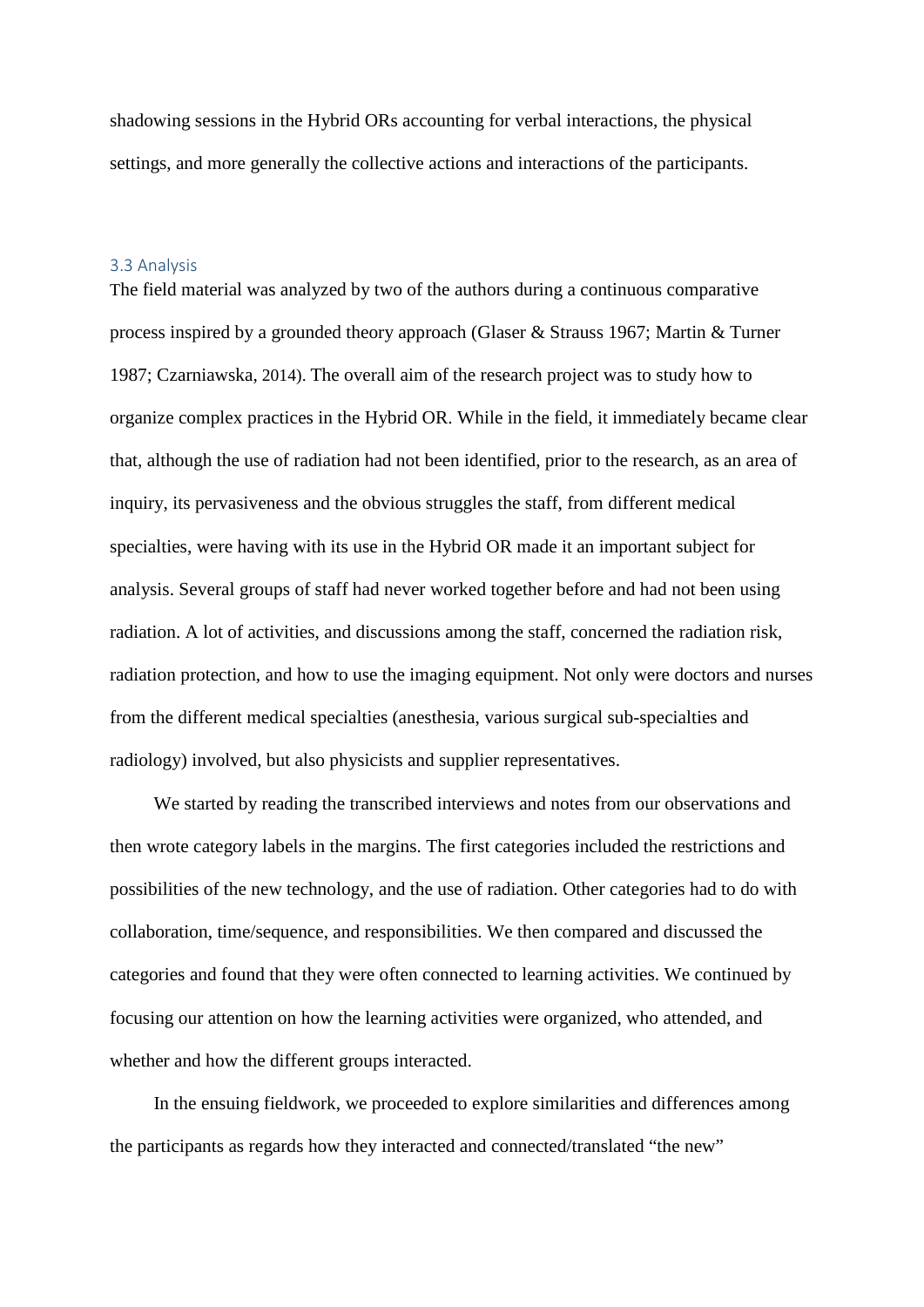procedures, emerging in relation to technology and radiation, to their established practices. This fieldwork was informed by what we had found in our initial analysis and we then added questions regarding, for example, the sequence of tasks and responsibilities. During this iterative process, we were continuously developing the categories, writing "memos" about ideas regarding the categories and their relationships (Martin & Turner, 1986), and, further on, their connections to the literature. Another important aspect of analyzing the field material was our ongoing conversations with the participants regarding our interim findings, via both informal conversations and formal feedback sessions.

The categories constructed from the field material were further discussed and elaborated upon jointly with the third author, and connected to the CoP literature. However, we also found that the state of interdependence, not only among the doctors and nurses but also among the suppliers, technicians and physicists, all of whom related to the new technology in different ways, concerned the coordination of tasks, control, and discussions about their professional autonomy. We thus used the literature on coordination to interpret the material in these categories. This allowed us to reveal how learning occurred, in relation to both organizational and occupational coordination and in relation to the control of such activities. Taken together, the longitudinal field material allowed us to reveal how learning occurred across practices and over time. In the following section, we present our findings.

# 4. Learning how to use the imaging system in the Hybrid OR

The Hybrid OR is a unique setting featuring new sophisticated imaging technology and open surgery in a single room, and thereby also requires reconfiguration of staff from different communities. In the medical literature (e.g. Bonetti et al., 2010), Hybrid ORs are bestowed with visionary expectations regarding advancements in medical treatments that benefit highrisk patients suffering from complex problems. They are designed to be used for combining the practices of radiology, anaesthesia and surgery, using tools and equipment that are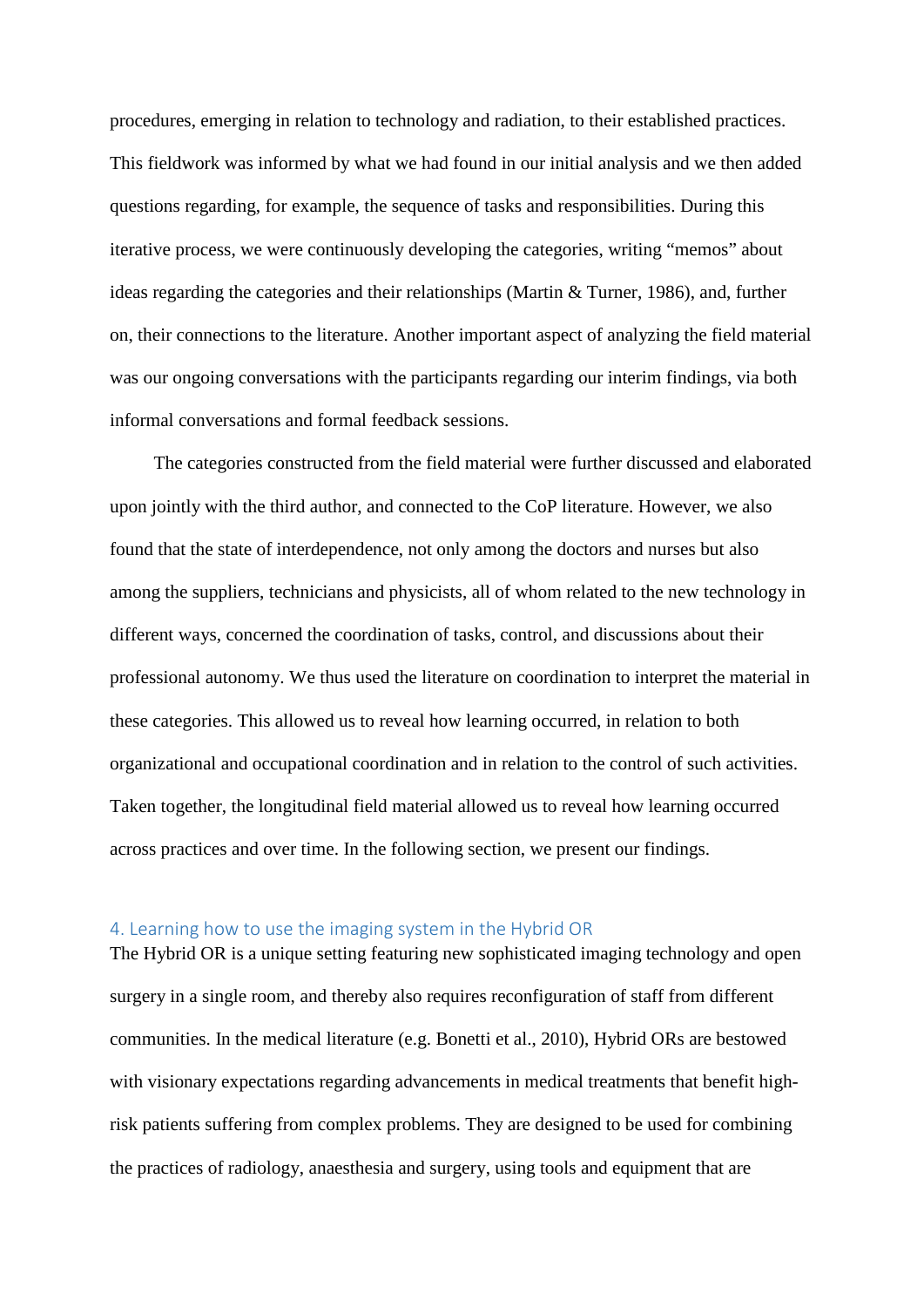intrinsically interconnected and interdependent. The Hybrid OR not only includes several experts, it also holds several types of materiality: the medical tools and devices (including protection devices) belonging to each practice, and the new imaging technology and its equipment. The imaging technology (robotic x-ray) allows the production of different kinds of images by using ionized radiation: i.e. flat X-rays, fluoroscopy (a series of images – like a film), and producing 3D images. It thus provides great potential for image-guided medical procedures, but concurrently involves risk as radiation is harmful to living tissue.

The Hybrid OR will be utilized by a large group of doctors and nurses from different specializations, for both planned and emergency procedures, including a variety of medical procedures and patients that are in poor, and therefore also unpredictable, conditions. To become authorized for working there everyone needs to undergo training in radiation protection. The use of X-rays is regulated by both national and international regulations. The Hybrid OR is classified as a controlled and restricted area, marked with signs on doors showing that only authorized staff are allowed to work there. At the hospital, responsibility is strictly assigned to the Department of Medical Physics to inform about risks, to train staff in radiation protection and to measure the accumulated radiation doses on the individual level. Medical physicist (2) described it as follows:

The room is special as it has this powerful equipment and we're obliged to inform staff about the risks and train all of them in radiation protection.

To work in the Hybrid OR all staff are required to take part in a variety of activities (on the need for a variety, see further Splig et al., 2012), comprising formal instructions, practical training sessions, and informal day-to-day "trial and error" activities. These activities, concerning more than 100 nurses and doctors, take place inside the Hybrid OR, and are conducted by medical physicists, sometimes jointly with experienced radiology nurses, and by the supplier of the imaging technology.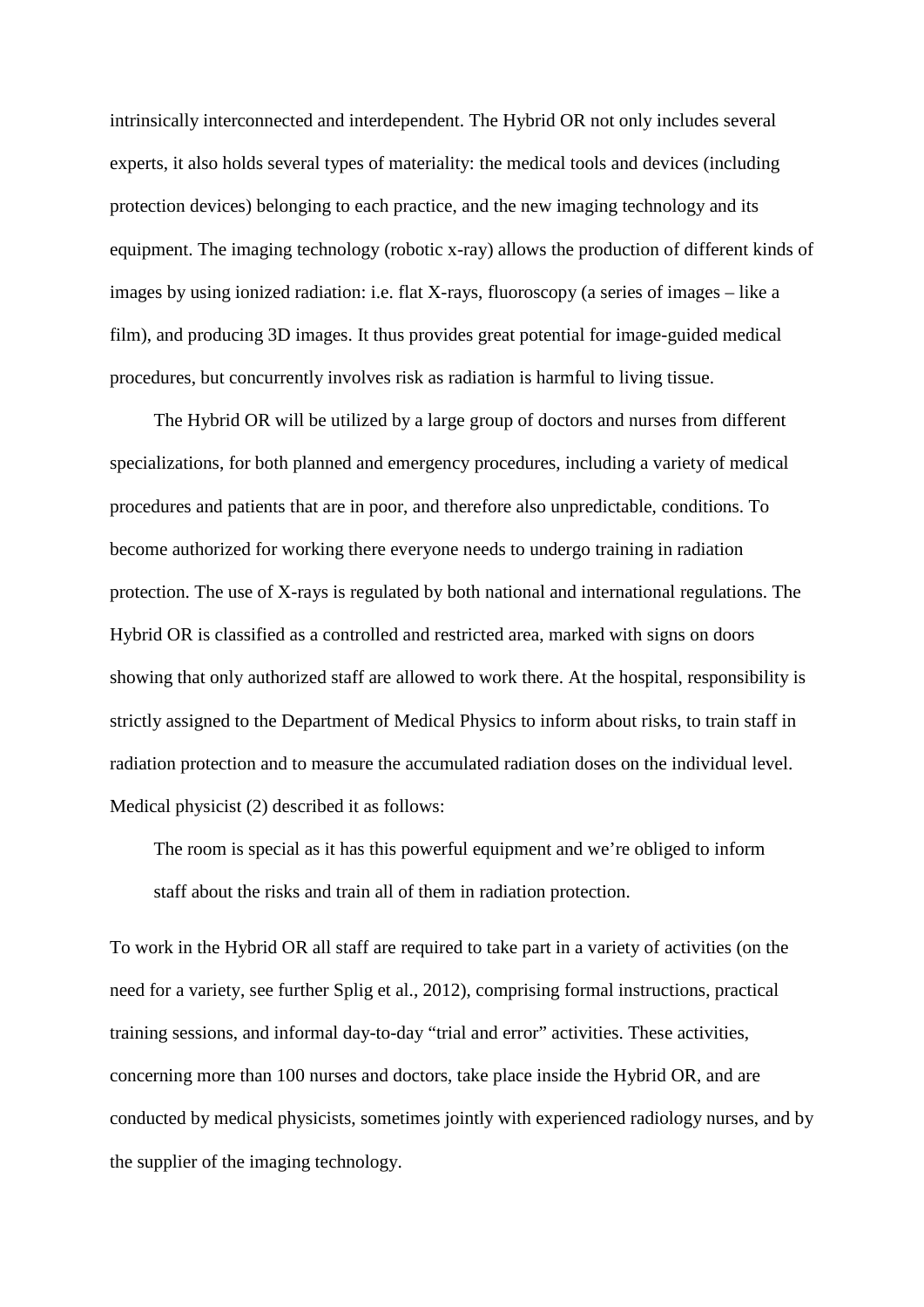#### 4.1 Learning about radiation and sharing space

In the Hybrid OR training is performed jointly to ensure that staff from different groups come together to learn about radiation and how to use the equipment. All of the staff working in the room are experienced within their different practices, but the imaging technology is new to all of them. While radiation protection is already an integrated part of the established practice of radiology, staff from surgery and anaesthesia have never, or rarely, worked in such an environment and been exposed to radiation previously. Consequently, the physicists have to organize training sessions for staff who have different tasks, experiences, needs and skills, and who use different kinds of devices.

The first part of the session is based on a generic regulatory framework of instructions and covers information about both the risks and the implications of exposure, as well as how to protect yourself and others. Through the instructions, the medical physicist draws on his/her expertise and jurisdiction, and explains the regulations and recommendations regarding radiation. Here we will describe parts of one session.

The medical physicist (1) starts by describing what makes the Hybrid OR a restricted area, and that the levels of radiation staff are allowed to be exposed to are being defined by international and national radiation safety agencies. Radiation includes a certain degree of unpredictability as it scatters when interacting with a patient's body: the greater the radiation dose - the greater the scattered radiation, and the greater the body mass index (BMI) of the patient - the greater the scattered radiation. The medical physicist (2) describes this as follows:

It's a very small amount of radiation that collides with the detector. Approximately 90% of the radiation loses its energy within the body, so maybe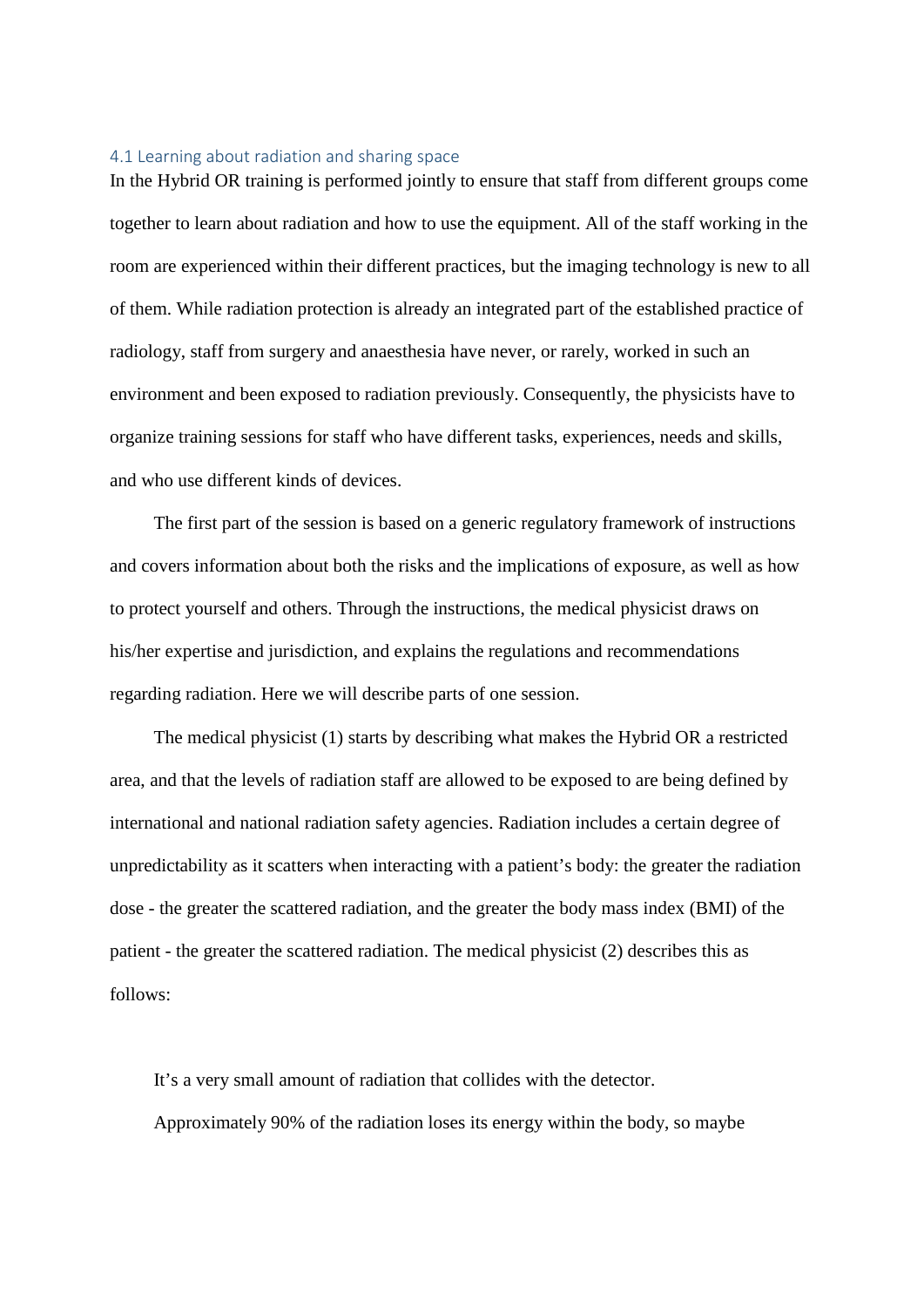there's about 10% left. Most of it will be collected by the detector, but photons act randomly: will they collide or not, where will they go?

To protect themselves the medical physicist urge all staff entering the room to wear lead aprons or vests and skirts. These are stored outside the room, and the nurses are encouraged to try them on. Many of them note that the protective clothing is heavy and that they will also feel hot when using it. Within the room, there is also a lot of protection equipment, e.g. rolling shields made of glass, roof-mounted shields, and lead curtains on the X-ray table to protect staff from scattered radiation. Moreover, the staff are required to use a dosimeter (a device for measuring exposure to radiation) at all times to keep track of the amount of radiation they are being exposed to. The dosimeters detect the radiation dose, which is then visualized on a display as a color-coded bar diagram. The basic idea is that immediate real-time feedback will make staff aware of how they are positioned and protected.

Depending on their role and proximity to the radiation source, the staff not only need to learn how to protect themselves, but also how to coordinate their activities, in relation to the protection devices and imaging equipment. To align the prescribed safety instructions with different medical practices, the physicists use the dosimeters to show how radiation exposure varies with people's position in the room, something which is also connected to the tasks being performed.

During the training session, the medical physicist (1) puts four dosimeters at different points in the room: One at the head of the table, where the anaesthesiologist is positioned, one on the side of the table, where the surgeon and radiologist work, and one behind the protection shield in the end of the table. Finally, she also puts one dosimeter at the side of the detector on the robot to give the participants an understanding of the degree of radiation not being absorbed by the detector. Then she does a rotation (a 3D-image which produces the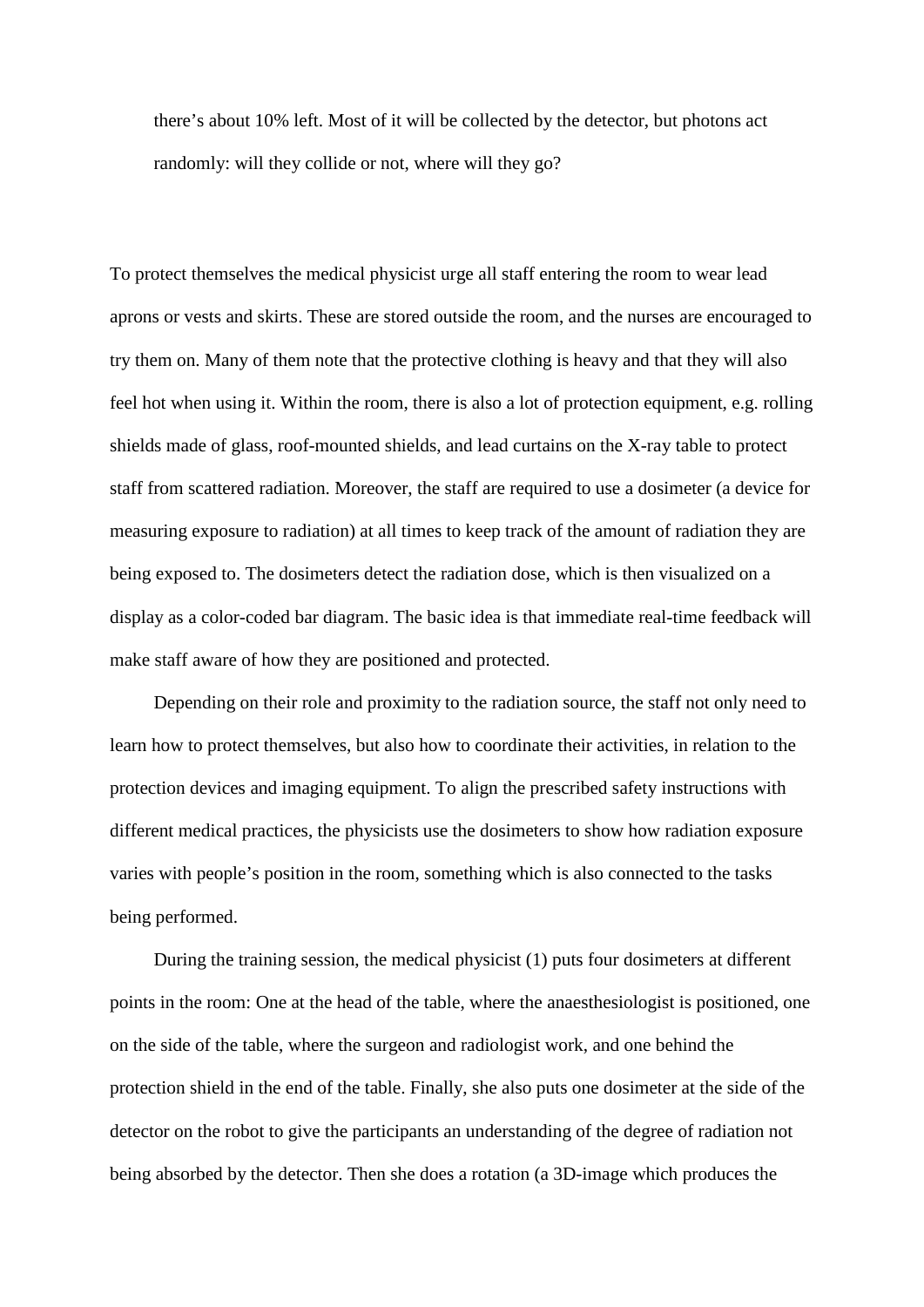highest dose of radiation) to illustrate how exposure to radiation decreases with distance and behind protection devices. In doing so, all of the participants can see how the dosimeters show different results on the screen: red for the unprotected one at the detector, and green for the protected one behind the shield. The dosimeters attached to the anaesthesia nurse and the doctor, being close to the robotic X-ray, turn orange as they were quite exposed to radiation. This makes several of the anaesthesiologists indignant. As one of them explains: "We aren't comfortable with leaving the patient and standing behind a shield a couple of meters away, as the radiology and surgery nurses are able to do." The physicist (2) then explains, showing how they can use ceiling-mounted protection shields to reduce exposure while simultaneously staying with the patient. A radiology nurse interrupts and says: "But the robot will be very close to the devices the anaesthesiologists use. We don't want it to collide… Maybe you can move it back a bit?" The anaesthesiologist says: "Right, but we're rather cramped regarding space. Let's try". Some of the participants start moving the devices into different positions in relation to the robotic X-ray. The space is limited, which requires negotiating the equipment into position. While doing this, they are also explaining their tasks and needs, which are not always obvious to others.

This shows that all of the staff working in the Hybrid OR need to learn how to use protection devices, and how to act safely. According to regulations, the medical physicists have the right to define appropriate ways of acting when using the imaging equipment. Thus, they represent a non-negotiable safety practice that always needs to be respected, stressing the restrictions emerging from the use of radiation. However, the physicists are not present during real-time medical procedures and only have a legitimate peripheral position (Lave & Wenger, 1991) in relation to the medical practice. Their authority and jurisdiction are mediated by the radiation protection devices physically present in the room and through measure to the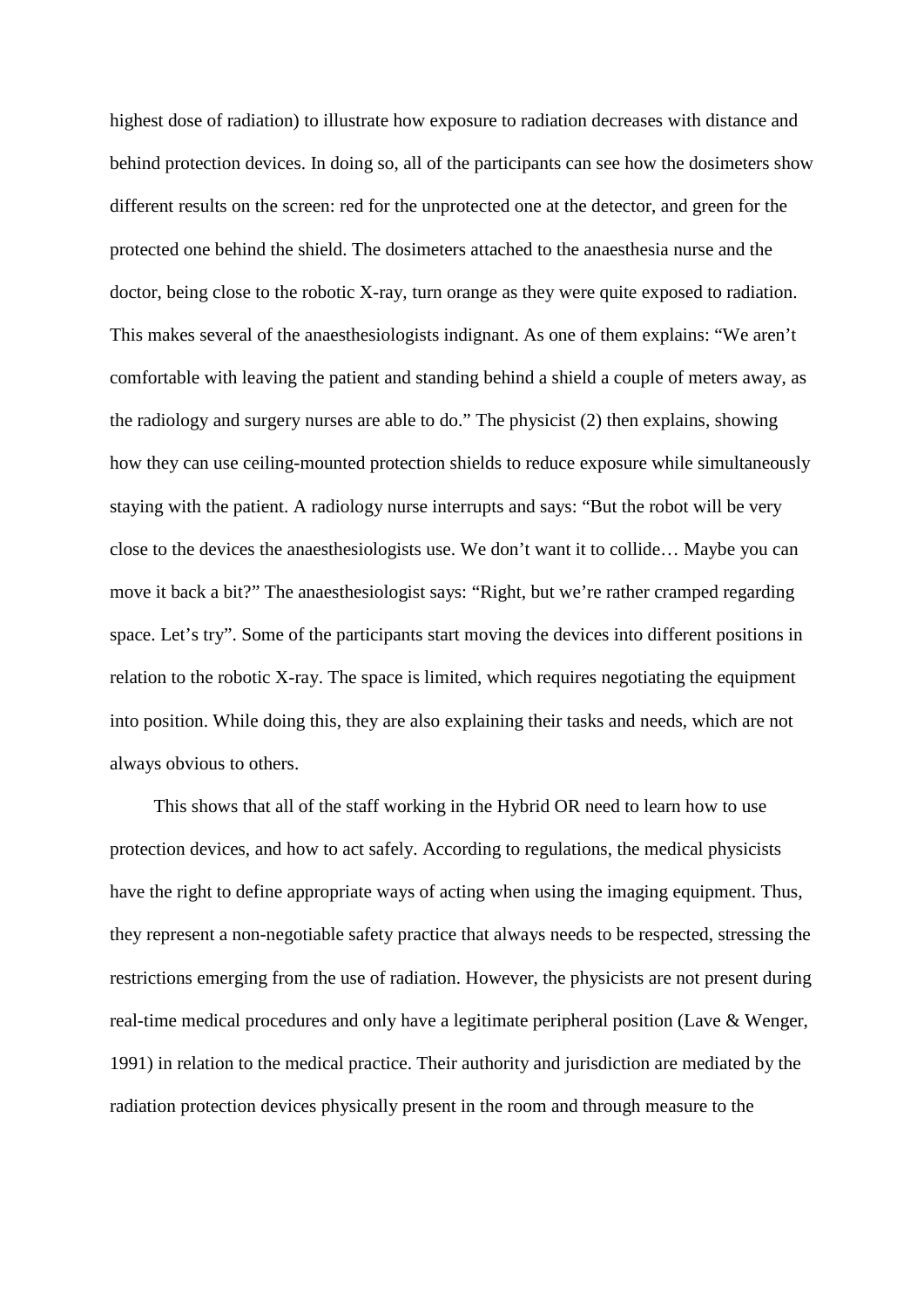exposure to radiation exposure (using dosimeters). This enables them to exercise control at a distance.

The medical staff, on the other hand, need to coordinate the restrictions entailed by radiation, regarding both tasks and equipment, with the needs of each other's practical requirements. In order for them to jointly utilize the potential of the imaging technology, they also need to learn how to coordinate the medical tools and devices used in their established practices (anaesthesia, surgery, radiology) in the rather limited space available around the operating table, the patient and the robotic x-ray. Based on their professional roles, they have the freedom to coordinate and adjust their established medical practices, while simultaneously exercising occupational control (Bechky & Chung, 2018) in situ. Together, the different communities agree upon a way of coordinating their tasks while simultaneously acknowledging each other's needs and expertise, thus aligning the safety practice with their medical practices.

## 4.2 Learning the imaging equipment: technological instructions and professional judgment

Producing images has been a matter exclusive to radiologists; today, however, many surgeons are using different kinds of image-guided techniques. The imaging equipment in the Hybrid OR is, however, advanced and unique and thus becomes the pivot around which physicians from various surgical sub-specialities need to learn how to produce images using ionized radiation.

In line with the contract between the hospital and the supplier of the imaging technology, the supplier not only delivers the technology but also provides users with training in how to use the robotic X-ray. As many different doctors are supposed to be working in the Hybrid OR, the supplier arranges half-day workshops for small groups of doctors giving generic instructions but also letting them test the technology. The supplier representative starts by giving a basic introduction to the imaging equipment, showing how the robotic arm,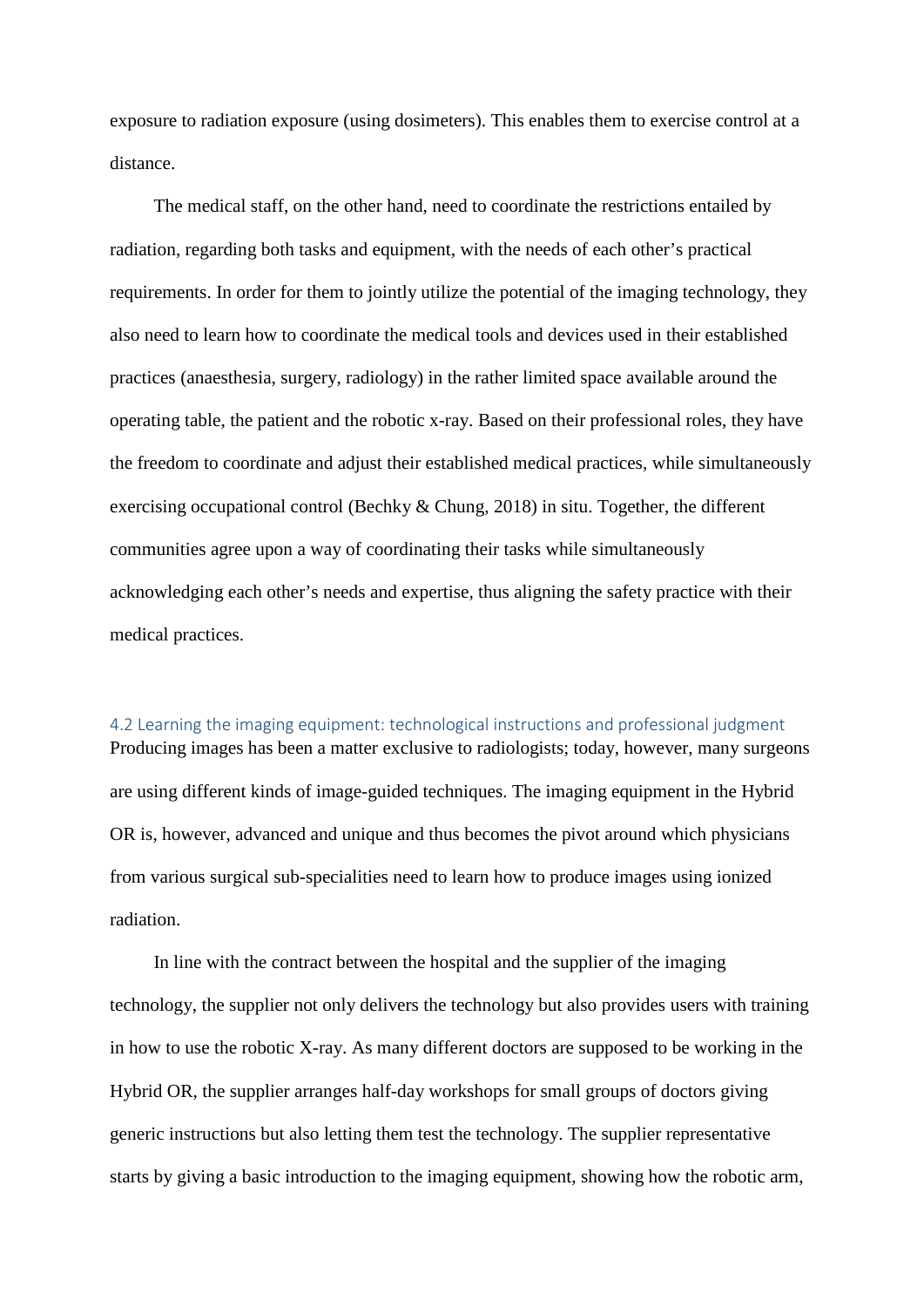with its radiation tube and detector, can be adjusted. A supplier representative (1) explains how to use the control panel to the doctors:

We also have organ programs (while pointing at the screen) which indicate radiation dose and image quality. Within each program, there are different levels so that you can start with a low dose, and then gradually adjust it if necessary. Hence, for this particular type of surgery, we may need this level while for another procedure, we need a different dose and image quality

The doctors gather around the control panel and try to steer the robot into different positions. They take turns trying to adapt the position of the detector to come as close to the patient as possible, to optimize the quality of the image, and to minimize scattered radiation. They also test the different menus containing pre-programmed protocols for the most common medical procedures, e.g. angio/neuro/orto. These include pre-defined sets of radiation doses, like how many pictures will be taken within a defined time interval (sequence) and how many seconds a sequence of images will last. Quite often, however, the protocols and radiation doses need to be manually adjusted for the individual patient in order to produce sufficient transmission through the object and to provide the image with a good contrast. The supplier representative shows the variety of options. Together with the doctors' they adjust the radiation dose. The generic instructions regarding the functionality of the technology need to be complemented with the doctors' information about the individual patients' physical and medical conditions, as well as how to adjust the technology to each medical procedure.

These introduction training activities are just a starting point, the supplier representative (2) is also present during real-time procedures in the Hybrid OR to assist the doctors in dealing with the technology.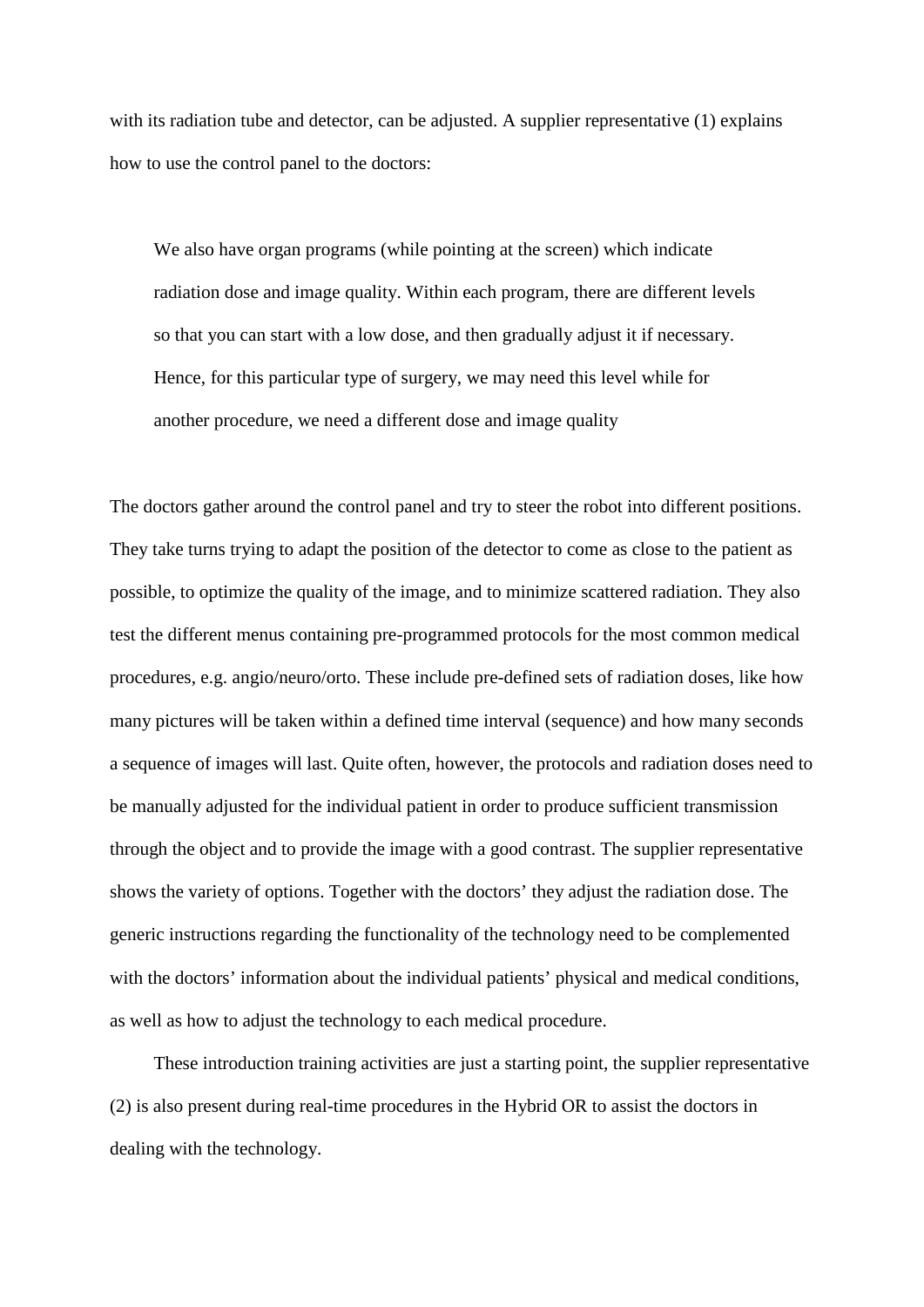Two experienced vascular surgeons are discussing an image. One of them is certain about his interpretation, the other person hesitates. They decide to do another fluoroscopy using some other settings (dose and time interval). One of them walks to the control panel and changes the parameters. The supplier representative interrupts and suggests that he can blend in more on the specific part of the leg. This means the same radiation dose can be used but concentrated to a more tightly-defined area. "Yeah, ok! Show me how to do that", she agrees. Together they work on the control panel and test different ways of blending.

This example shows how doctors discuss the quality of the image, and that even though they belong to the same community, they need to discuss their observations. Being absolutely certain about their interpretation of the image was imperative even though they had to repeat the procedure. To produce a "better" image, they need to adjust and to interact with the supplier representative to learn how to make adjustments and to learn how to deal with the technology in real time. Their professional judgment defined the appropriate use of the radiation and the supplier representative supported them with more finely-tuned instructions.

During the real-time procedures, the range of possibilities becomes visible, but so too do the restrictions. The doctors' ambition to produce the "best possible" image need to be balanced with the medical physicist's concern about radiation safety, aiming for optimizing doses and making the doctors understand how they can decrease the dose while still producing "good enough" images. Physicist 3 described this as follows:

Radiation exposure is a side issue to most doctors, there are so many other aspects they need to consider. And when it comes to using this equipment, they only think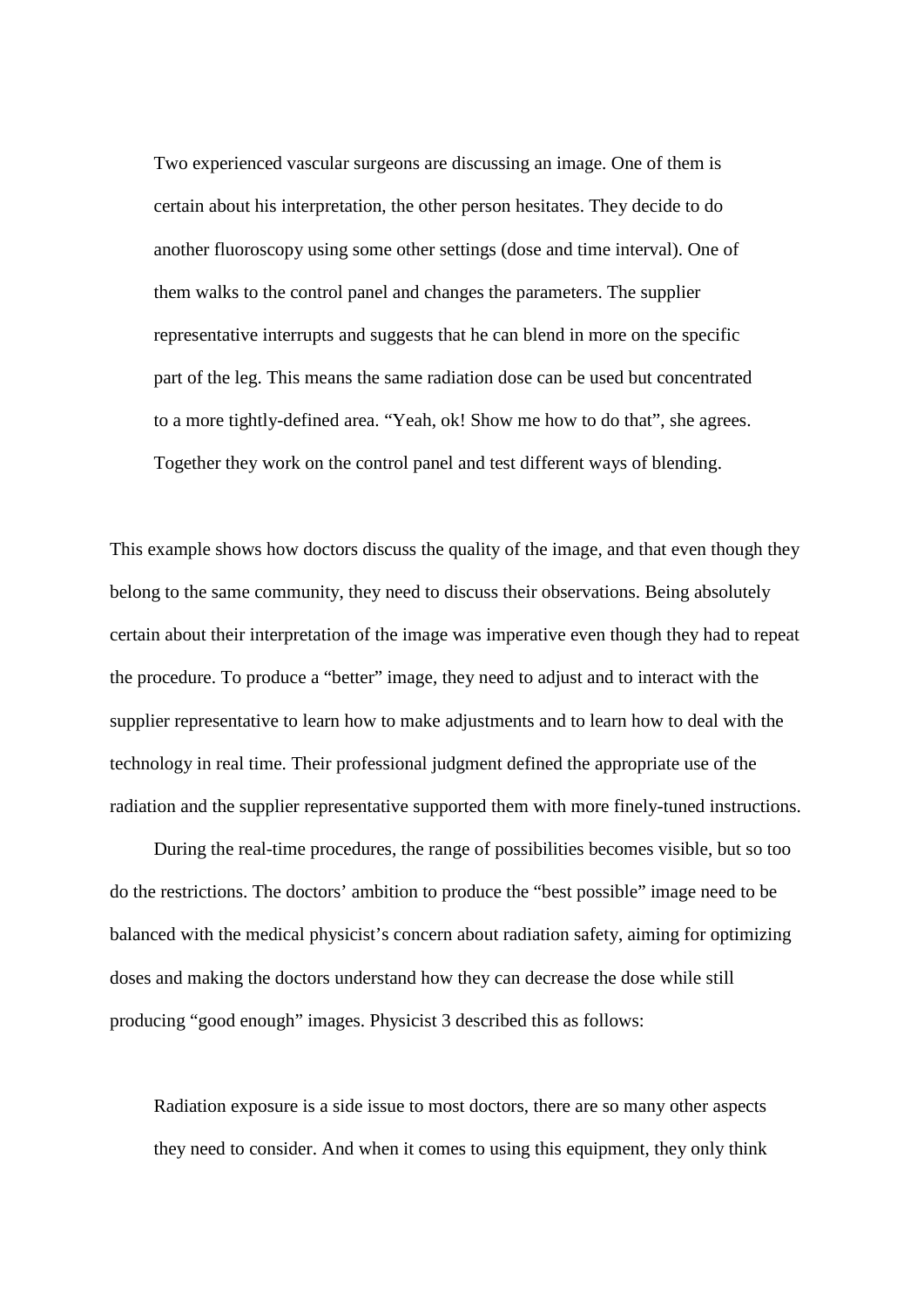of the image – to make it as good as possible. So, getting the doctors to change the program and to use lower doses, that's a real challenge.

Teaching doctors how to manage and use the pre-programmed protocols of imaging technology is necessary, but not sufficient. The use of the equipment also needs to be aligned with the doctors' situated understanding of the patient, and the medical procedure. This involves knowing how to coordinate standardized tasks, e.g. positioning the robotic X-ray and using the protection devices, and knowing how to adjust the radiation dose for the individual patient. The doctors' overall responsibility for their patients, and for treating them, emphasizes their professional freedom to act; however, they also need to be in tune with regulatory and technological restrictions. The relationship between the supplier and the doctor thus shifts away from a master-novice relationship (in the teaching situation) towards an interactive and recursive process in which both parties contribute with their experiences and specific expertise (situated learning) to learn how to competently use the imaging equipment.

The imaging equipment reconfigures work so that it creates interdependencies between groups of experts, thereby taking a mediating role (Gherardi et al, 1998) by helping to negotiate and bridge the competing interests of producing high quality images, on the one hand, and radiation safety, on the other. However, the different communities' 'spheres of obligation' (Valentine, 2018) are neither renegotiated nor integrated into a shared understanding. Instead, we see that different experts develop a complementary understanding (Oborn and Dawson, 2010) of each other's tasks and professional judgments, as well as the technical requirements, and how to coordinate and combine these in new ways. Consequently, learning how to use the imaging technology is done among the experts from different communities and in relation to the technology and artefacts employed to carry out the work, in line with Gherardi and Nicolini (2002b).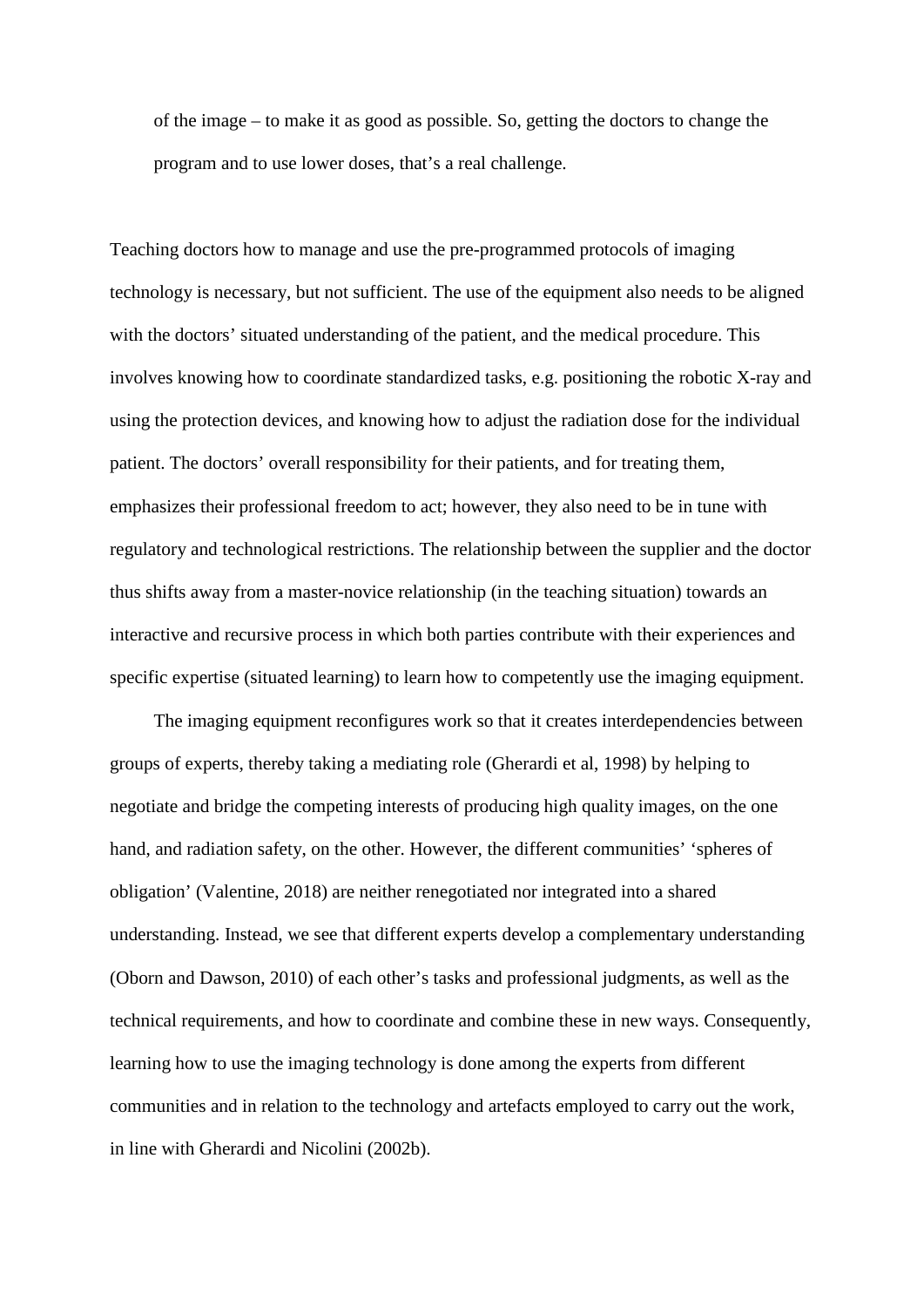#### 4.3 Radiation in practice: interdependencies and learning in situ

All of the staff working in the room have been given radiation protection instructions, while all doctors have also been trained in how to use the imaging system. Despite these training activities, it is during actual real-time procedures that they coordinate their activities and competencies, while learning how to produce images. The next example illustrates how doctors, nurses, and supplier representatives work together in a Hybrid OR.

The Hybrid OR is not only used for standardized procedures but also for developing new medical procedures. Two doctors, one specialized in surgery and one in radiology, are conducting a joint research project with the aim of developing more sophisticated imageguided procedures for surgery. Performing such advanced procedures requires staff with many different competencies to be present in the Hybrid OR. All in all, fifteen people will be involved in the procedure. In the following, we present parts of our observations of this procedure:

The procedure starts in the early morning (6.00 am), with anesthesia, surgery and radiology nurses preparing the room and the patient. The patient was in a poor condition and two anesthesiologists were struggling with how to anaesthetize him. Once the patient is under anesthesia, the radiologists and surgeons arrive (9.30 am) and start discussing how to make use of the previously taken images. Two radiologists are also present in the control room to assist during the imaging procedure. They are experts in the optimization of images, visualizing and enhancing relevant aspects of the body, and in combining and fusing images from different sources. A supplier applications specialist is also present in the room, assisting the clinical staff in their use of the imaging technology, and helping them to explore the potential of the imaging software. After some more preparations,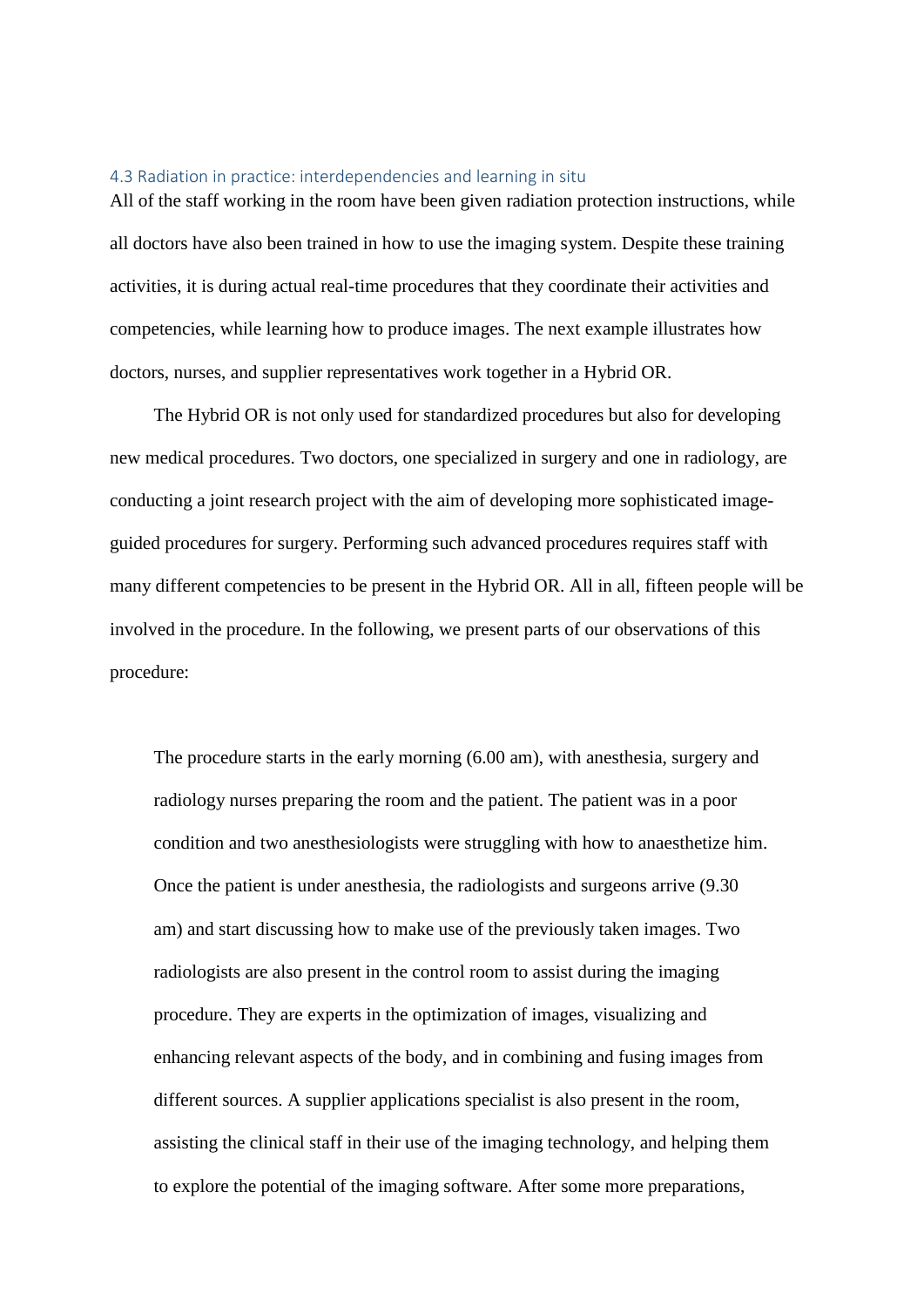the two surgeons start the laparoscopy procedure (12.00 noon). During this procedure, the operator decides to use the robotic X-ray to make a 3D-image to check the procedure so far and for comparing this new image with images taken earlier. This requires the robotic X-ray to rotate around the patient, thus initiating a number of activities aimed at making sure there is enough space around the patient and the table to be able to do this. The staff have to move out of the area around the patient and stand behind protection shields, and trollies with surgical tools and other medical equipment are moved, and loosely fitted hoses are strapped to the table, etc. To produce a 3D image of the abdomen, the patient needs to be laying perfectly still; thus, the anesthesia nurse has to create an apnea before rotation. When everything is ready, the chief radiologist looks around the room to check that all the staff are behind protection shields and then announces that a rotation will occur when the anesthesia nurse is ready. He specifically checks the protection shield of the anesthesia nurse as she is closest to the robotic X-ray and never leaves the patient when he is not breathing. She says "apnea" and then the radiologist pushes the button on the control panel. The robot moves over the table, assuming an isocentric position over the patient and then rotating. Once finished, the surgeons, radiologists and supplier's representative gather around the screen to discuss the image (1.30 pm).

This example shows how all of the staff involved in the procedure are specialized in specific domains and depend on the performances of others. They are all masters in one aspect while being novices in others. Many of their tasks are performed in sequence, based on established practices. This sequence frames the work practice, functioning as a mechanism of coordination and clarifying the responsibility for the tasks. For example, anaesthesiologists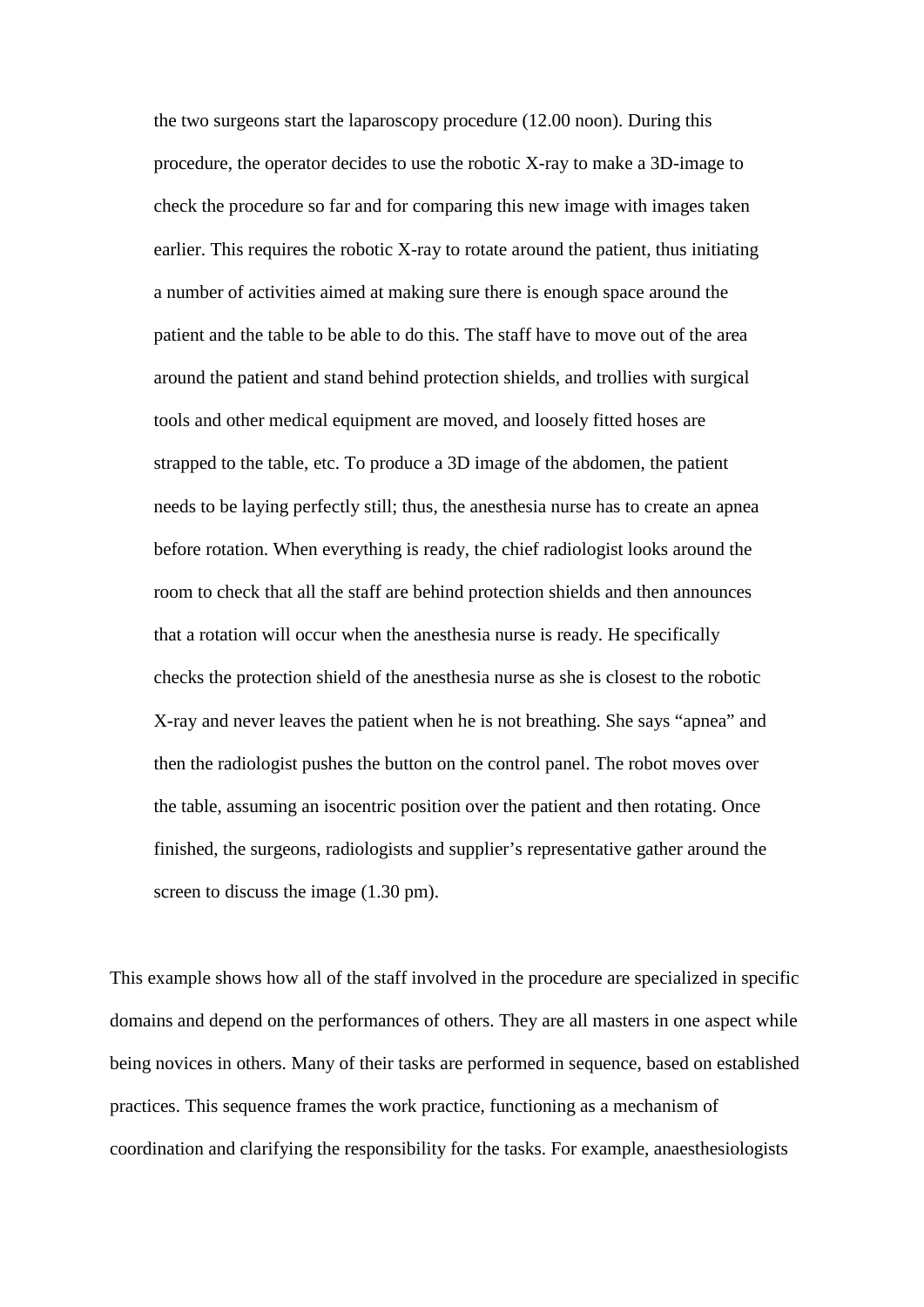need to fulfil their procedures before surgeons can proceed with their tasks. Their tasks are sequentially interdependent and they acknowledge the expertise of others, but without entering each other's domains. Moreover, the participants from the different CoPs are also better able to understand and develop their own specialties by drawing on others' expertise. The surgeons develop their surgical skills, using images, by drawing on expertise made visible by medical physicists, radiologists, and supplier representatives.

The example also shows interdependencies based on close interaction were some tasks are performed together. They learn to incorporate the contextual constraints of the setting when using the equipment, for example making space for the imaging equipment and the protective devices, and to adapt to a potential conflict of interest or contradictions; in this case, between radiation safety and patient safety. It is through these lived, first-hand experiences that doctors and nurses from different medical specialties, develop their skills in dealing with the imaging equipment and producing images of good information quality. However, these processes also follow a recursive pattern. The supplier representatives were present both to assist staff but also to gain ideas regarding how to improve and modify the technology, e.g. as regards optimizing the imaging software. This interplay includes ongoing, emergent coordination of tasks and competencies during procedures.

The interdependence of tasks (both sequence and interplay) not only requires everyone to acknowledge each other's expertise (Wenger, 2000), but also understanding why and how certain tasks need to be performed. To make use of the opportunities provided by the imaging technology, the staff from the different communities working in the Hybrid OR jointly experimented and reflected. Adopting an encouraging interaction style (see Edmondson et al., 2001) enabled them to coordinate both the predictable and the standardized tasks of their practices, as well as the unpredictable aspects of performing advanced medical work. By aligning the different medical practices with each other, and with the safety practice, they are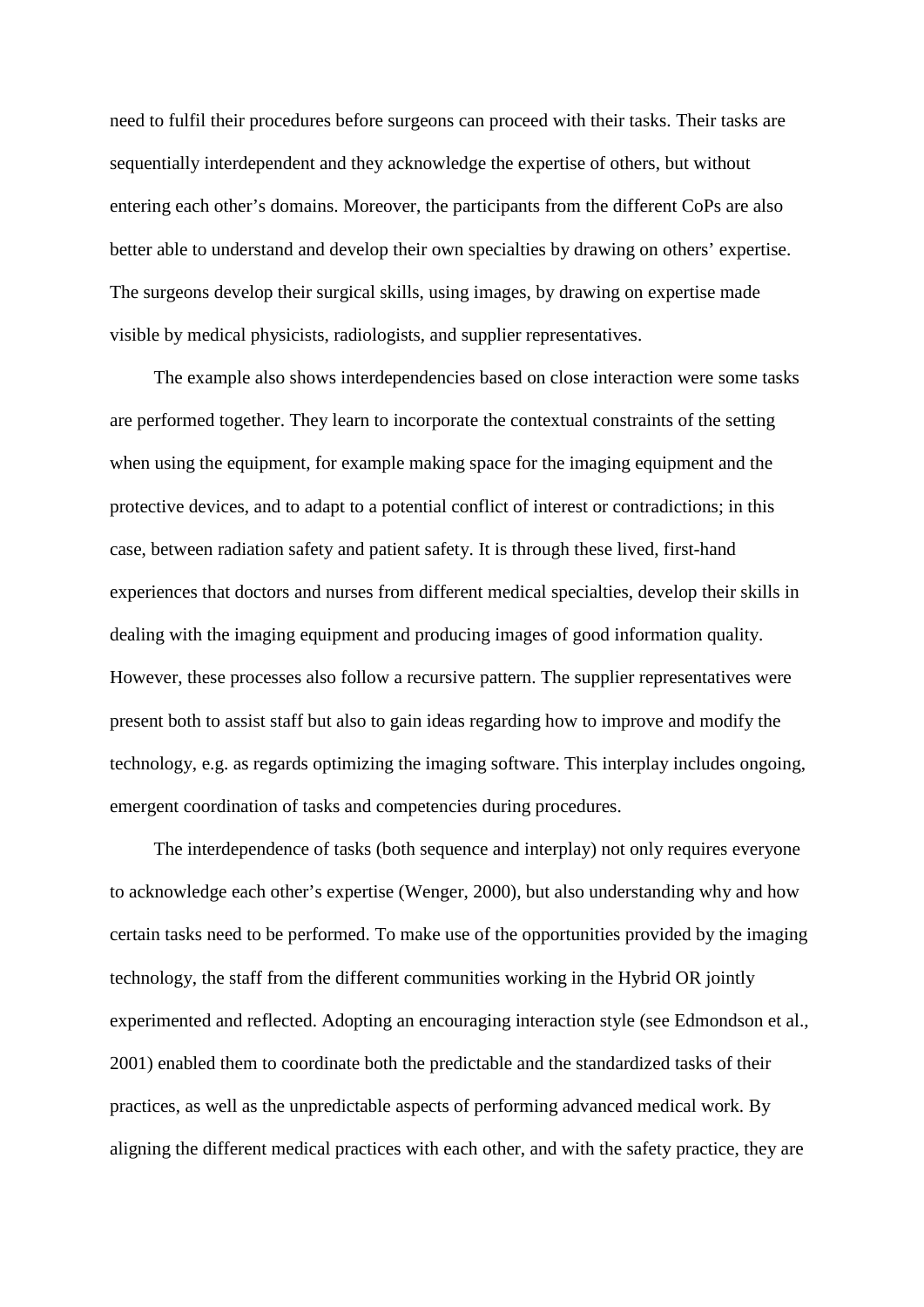creating a 'common ground' (Bechky, 2003; Okhuysen & Bechky, 2009) for working in the Hybrid OR. This means that there are no explicit or stable "master-apprentice" relationships between them; instead, their expertise and hierarchical positions shift with the tasks being performed. In line with this, Bechky and Okhuysen (2011) found role shifting, the reorganizing of routines and reassembling work to be important aspects of coordinating expertise. Learning, and becoming a competent practitioner, requires coordinating at the interstices between several communities of practice. Taken together, this may be described as a 'situated learning curriculum', a pattern of learning opportunities, taking place through the engagement in practice (Gherardi et al., 1998) and learning from the technologies and material devises used in practice (Gherardi & Nicolini, 2002b) and the practical constrains due to radiation safety.

# 5. Discussion

This study shows how experts from different communities of practice jointly learn how to use the new imaging technology in the advanced and complex setting of a Hybrid OR, which is characterized by multiplicity of task interdependence and uncertainties connected to the use of radiation and treatment of patients in poor and often acute conditions. Knowing how to competently perform in the Hybrid OR is thus constituted *through* both emergent coordination and situated learning in the interstices between several CoPs. As a consequence of the learning *and* coordinating activities in the Hybrid OR a 'constellation of interconnected practices' (Gherardi and Nicolini, 2002a) emerges. The study thus contributes to previous studies of CoP and coordination, by showing how learning and coordinating are two entangled activities unfolding recursively over time.

In our study, learning and coordinating occurred via three processes which were of significance as regards how to competently perform one's duties in the Hybrid OR: (1) managing interdependencies and unpredictability, (2) continually balancing between freedom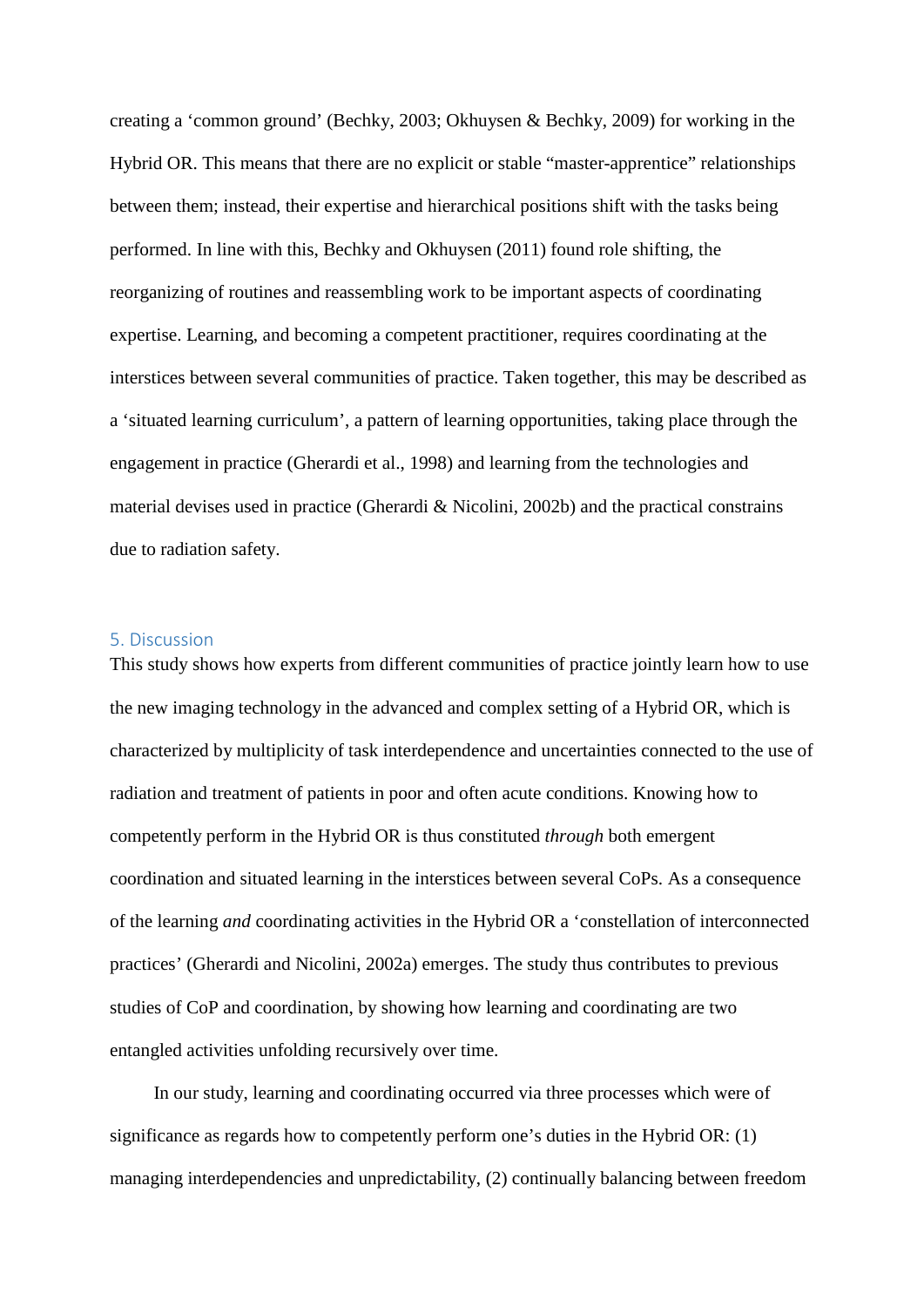of action and control, and (3) acknowledging each other's expertise. All these activities are triggered by the introduction and use of new imaging technology, being restricted by the use of radiation and conditioned by uncertainties and unfolding in an emergent and recursive way. They are thus not to be regarded as different phases, as in many other learning process studies (e.g. Edmondson et al., 2001), but as different processes jointly and simultaneously contributing towards the emergent coordination and situated learning.

One of the main aspects of learning and coordinating in the Hybrid OR is the ability to manage *interdependence* and *unpredictability.* Coordination not only includes the task sequence; it may also, as Faraj and Xiao (2006) stress, include dealing with the situation when there are novel task demands and emergent situations, requiring experts to handle the unexpected, as Bechky and Okhuysen (2011) found. In the Hybrid OR, the medical procedures are less predictable than the more standardized medical procedures performed by a single community. The willingness of the different communities to participate is based on what they believe can be achieved by using the new imaging technology. In doing so, they are intentionally striving for continuously improving established procedures and for developing new ones by combining existing expertise in new ways. This creates interdependencies (see, for example, Kellogg et al., 2006) between the CoPs, but also emphasises the uncertainties involved in using ionized radiation, which requires continuous coordination and learning in relation to each situation. For example, learning how to produce images requires the coordinating of technical requirements, individual adjustments for the patient, and the expertise of several medical specialists.

In the Hybrid OR, the staff, like the medical staff in Oborn and Dawson (2010), rely on existing hierarchies when it comes to interpreting each other's understanding. However, to coordinate their different tasks, they shift between hierarchies and established routines, but without renegotiating their 'spheres of obligations' (see further Valentine, 2018). Hierarchy,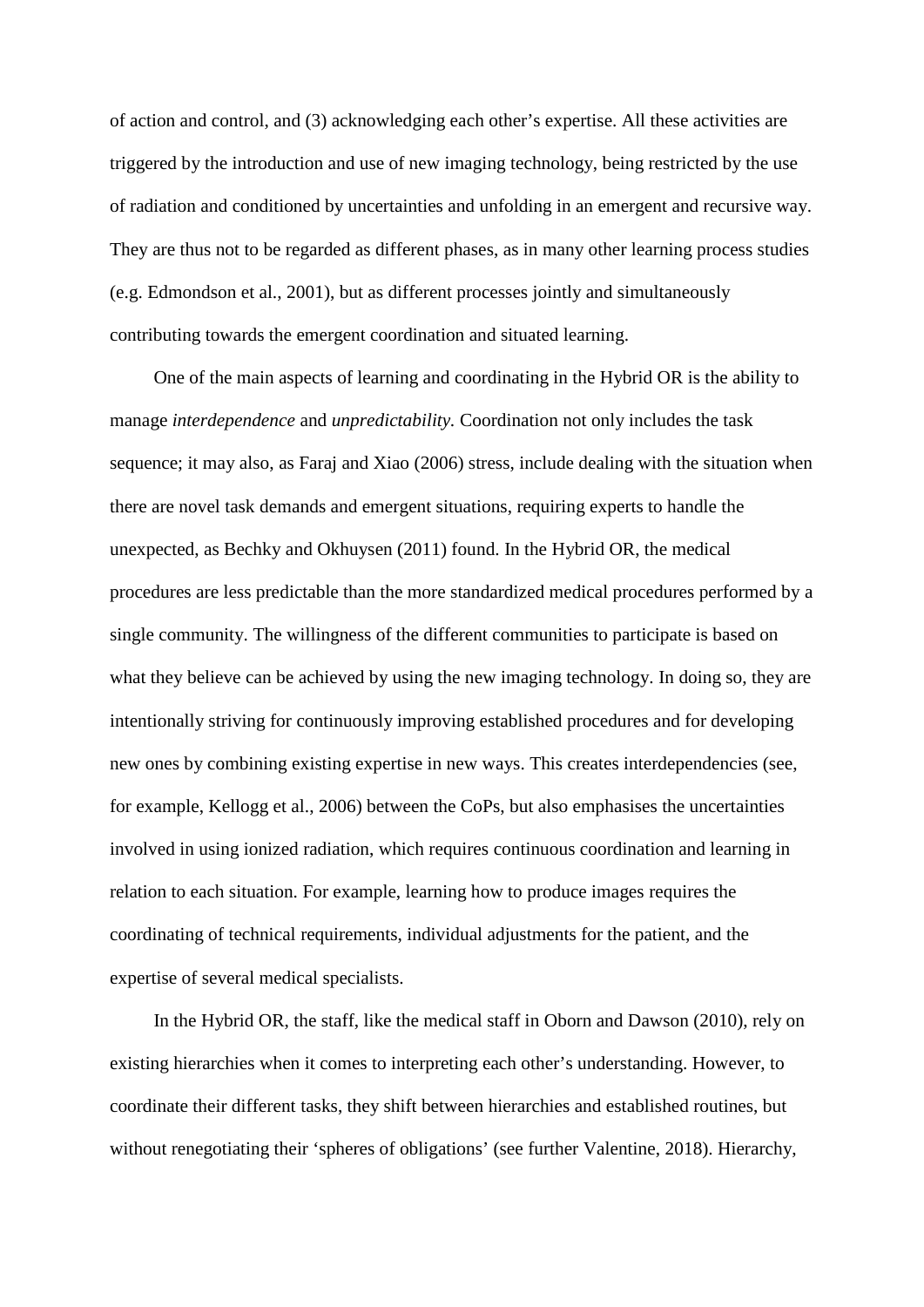argues Valentine (2018), tends to create tensions between control and autonomy. In highly professionalized settings, like advanced healthcare, such a tension may be managed by a continuous *'act of balancing'* freedom of action (latitude), based on experts'/professionals' roles, with using occupational and organizational forms of control (Bechky & Chung, 2018). Control is exercised on both the organizational level (overt), e.g. the safety instructions prior to authorizing staff to work in the room, and in situ (latent) between the different specialists, e.g. checking radiation protection and dosage use during each medical procedure. The different groups of experts in the Hybrid OR develop a shared mandate which includes the shifting of hierarchies and the positions between them.

The tension between autonomy and control is also connected to the new imaging technology. Beane (2018) shows how the introduction of new technology can reconfigure work in ways that concentrate control on experts. In the Hybrid OR, work is reconfigured in relation to the imaging equipment, concentrating and distributing tasks and responsibilities, and in doing so creating and clarify interdependencies between the experts from the different communities. The imaging technology becomes a mediator between different medical specialties (Gherardi et al., 1998) and it concentrates control and the authority to act to experts. This also includes knowing *how to recognise* both uncertainties and the unpredictable aspects of the medical procedures, requiring *a readiness* to continually renegotiate the sequence and interplay of the interdependencies. The experts from the different communities have the freedom to act, and to control the various aspects of their practice on the basis of their established professional knowledge, since their 'spheres of obligations' are associated with their hierarchical positions (see Valentine, 2018). Knowing how to balance freedom of action within the various types of control, which are embedded in the practice of making use of the advanced imaging equipment in the Hybrid OR, is thus essential to the ability to competently perform medical procedures.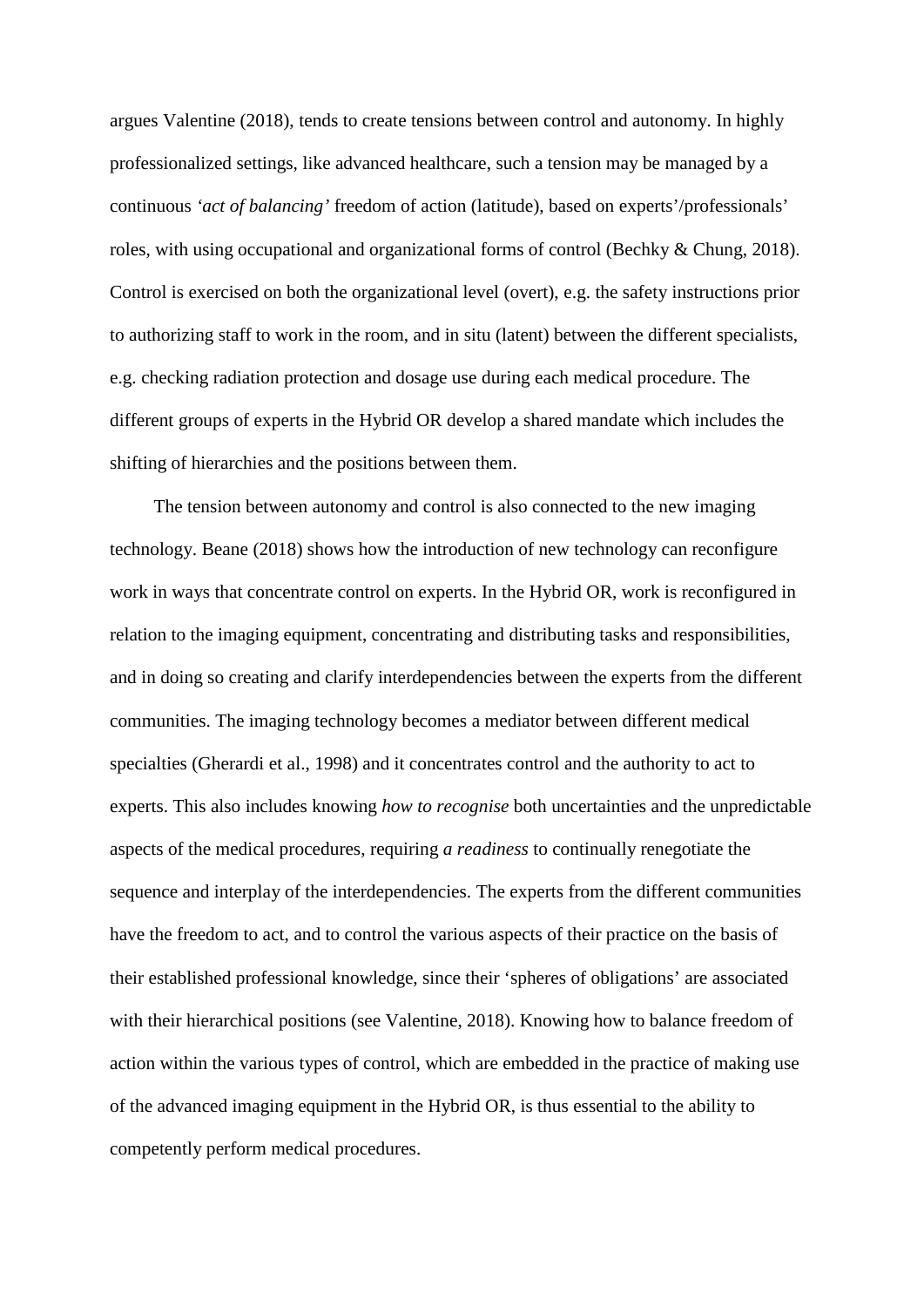Another significant aspect of the pragmatic accommodation of coordinating tasks and balancing autonomy and control devices, which influence learning how to work in the Hybrid OR, is *acknowledging others' expertise*. All of the participants were experts, and thus masters and "high-status" actors who were confident in their roles, but they were novices in relation to other aspects of this particular setting. To deal with problems and to seek new solutions outside the realm of their established competence (Wenger, 2001), doctors and nurses with different medical specialties negotiated their competence with other medical specialists, physicists, and supplier representatives. This shifting master-novice relationship made the experts, in line with Edmondson et al, (2001) and Valentine (2018), open to experimenting and reflecting by adopting participative and encouraging interaction styles. Gradually they created 'common ground' (Bechky, 2003; Okhuysen & Bechky, 2009) enabling them to collaborate. However, this does not imply that their roles are interchangeable; rather, we found that the different experts draw on their expertise and on a complementary combination of the different practices. A shared mandate for carrying out work emerges (Bechky & Chung, 2018). This entails not disrupting their established practices, as shown in Edmondson et al. (2001), instead needing to align their tasks, and to acknowledge each other's expertise, in order to build up and combine the practices.

Instead of defending their jurisdictions, in order to protect their autonomy and position, (e.g. Ferlie et al, 2005; Barley, 1986), they rely on the established jurisdictions of the communities to interpret each other's understanding, and to then translate that understanding into action during procedures (for a similar argument, see Oborn & Dawson, 2010). This includes confidently engaging with the knowledge underpinning one's own specialist practice while simultaneously having the capacity to respond to and interact with others' expertise in this local practice (Edwards, 2011). This also includes an ongoing balancing act between the freedom of action, based on professional jurisdiction, and occupational and organizational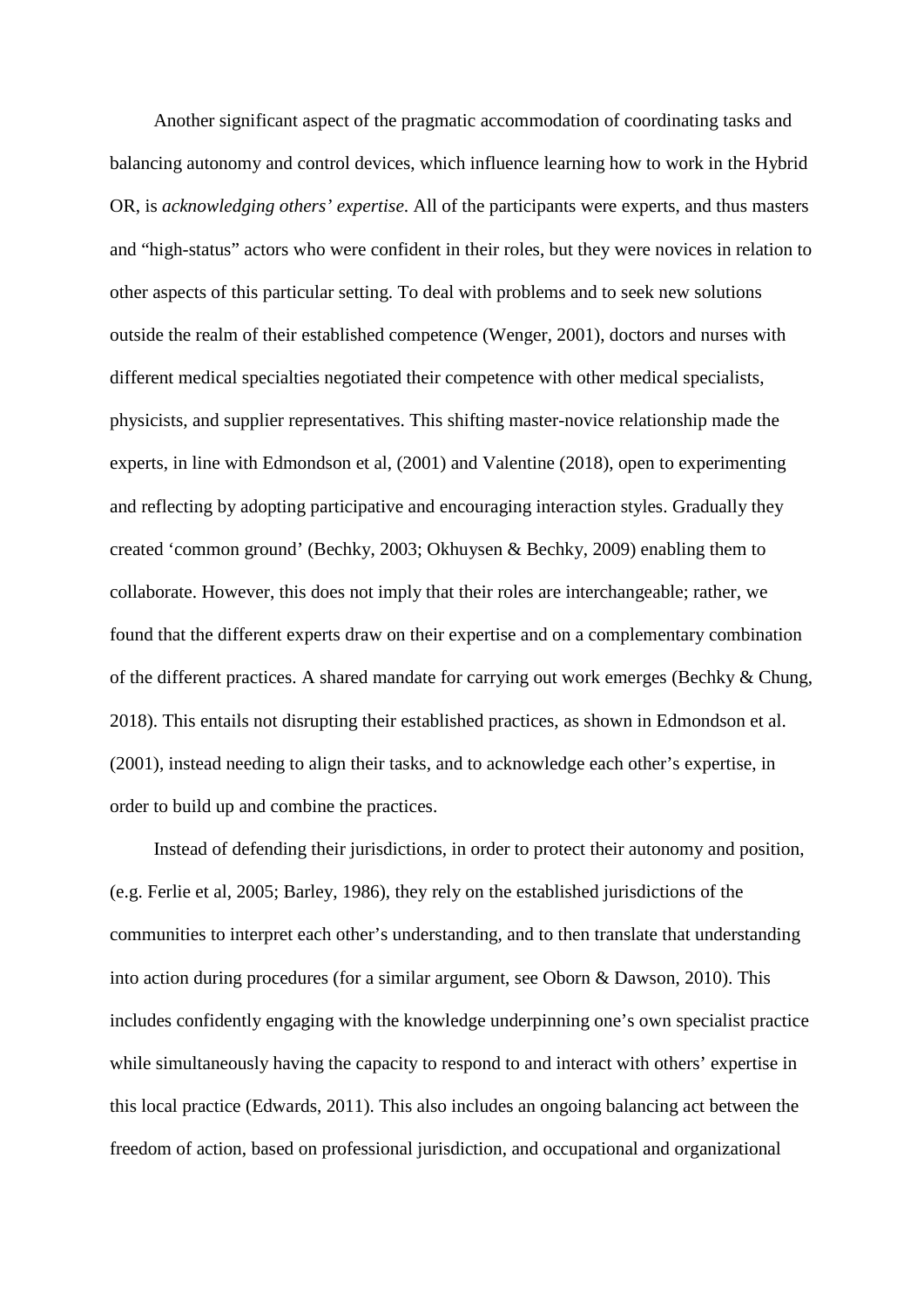control. Thus, in line with Bechky and Chung (2018), the work done in the Hybrid OR is characterized by pragmatic accommodation rather than a struggle for control. Our study thus provides a more nuanced understanding of the interplay between on-going learning and coordinating in situ, an understanding which captures the complexity and dynamics of organizing practices in which there are many experts, new technologies, and interplay between interdependencies and uncertainties.

## 6. Conclusion

The study shows that in the Hybrid OR the staff of the involved communities were able to accommodate plurality and legitimate coexistence within their joint efforts, without creating a new and unified CoP, when using the new technologies. This formation of cross community learning and coordinating is close to what Gherardi and Nicolini (2002a) refers to as a "constellation of interconnected practices". A number of work characteristics help to foster this constellation.

Firstly, the multiplicity of the interdependencies, both sequential and interactive, involved in performing the medical procedures suggests that there are limits to the extent within which it is possible to accommodate and sustain the complexity and breadth of the expertise needed to perform the various medical procedures, within an isolated and unified community (Ferlie et al., 2005). Instead of defending jurisdictions in order to protect their autonomy and position, which medical disciplines often tend to do (e.g. Ferlie et al, 2005; Barley, 1986), our study shows that the interconnectedness of communities did not privilege one community over another. Secondly, there is no distinct master-novice relationship. Instead, there is a recursive and ever-changing master-novice relationship, on the basis of the task being performed. This includes shifting hierarchies and the continuous act of balancing freedom of action, on the basis of professional judgment and different forms of control. The development of a dominant community with the authority to independently exclude particular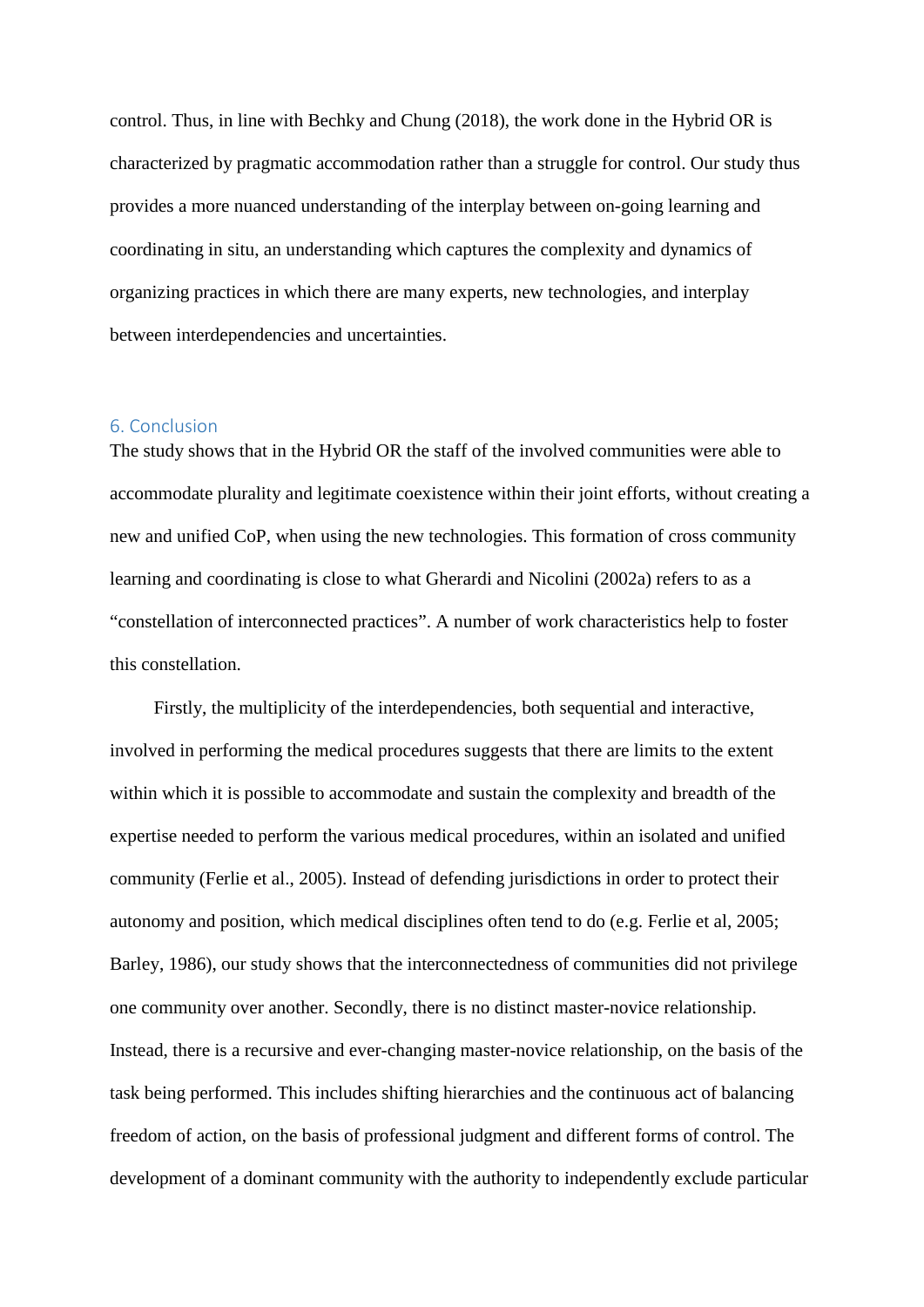practices and knowledges is thus obstructed (Fenwick et al, 2012). Thirdly, the process of mastery shifts away from being mainly based on past merits towards being increasingly based on the ability to pragmatically accommodate task interdependencies, acknowledging and drawing upon others' expertise and shifting hierarchies (Mørk et al. 2010). Finally, taking advantage of advancements in medical technologies is a major challenge facing the health care sector (Ferlie et al., 2012; Swan et al., 2016), and one which requires the mobilising of knowledge and the coordinating of actions across communities of practice. We suggest that it is through a combination of emergent coordination *and* situated learning across communities that knowledge of how to utilize the potential of advancements in medical technologies arises.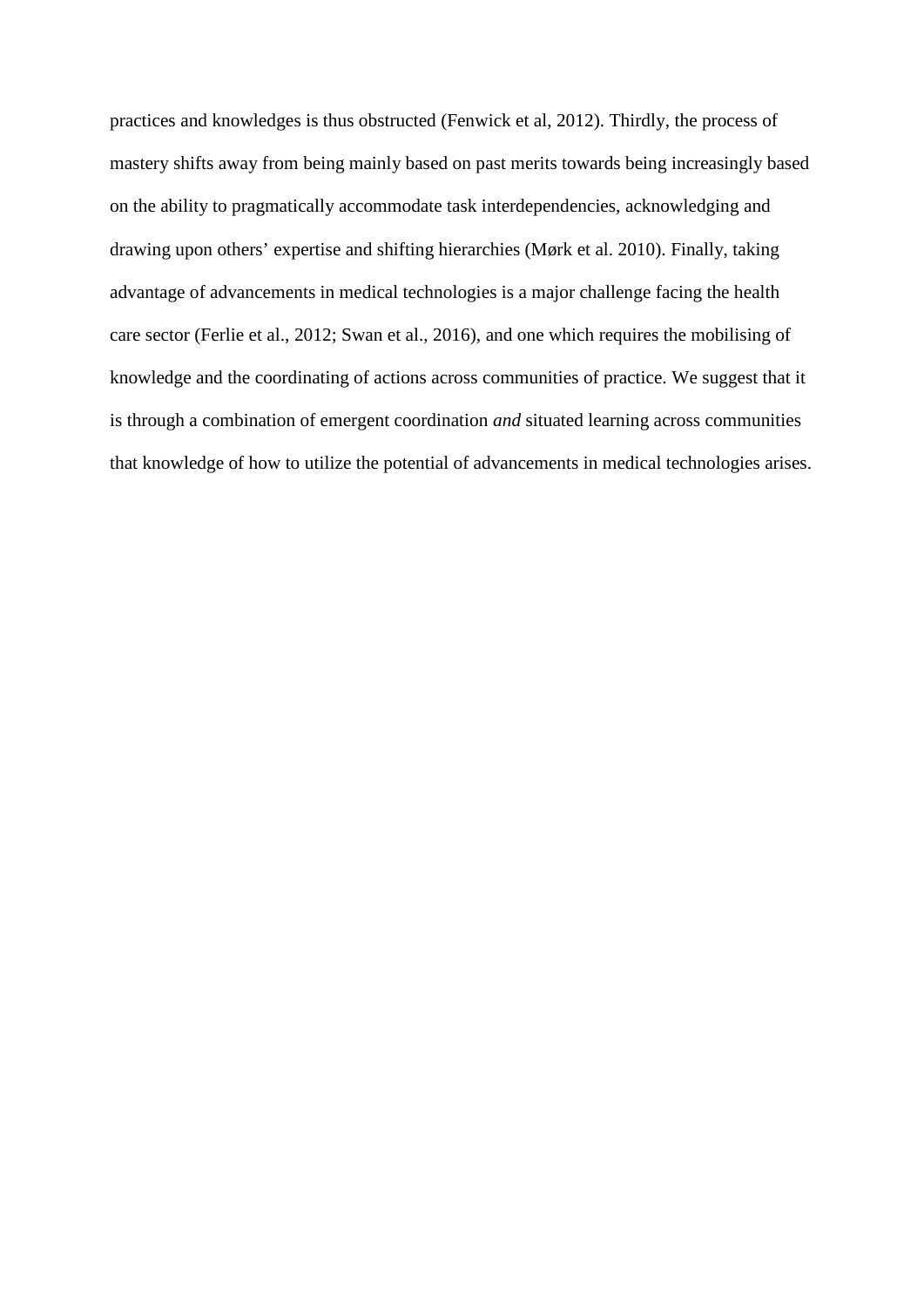#### References

- Barrett, M., Oborn, E., Orlikowski, W. & Yates, J. (2012) Reconfiguring Boundary Relations: Robotic Innovations in Pharmacy Work, *Organization Science*, 23(5): 1448-1466.
- Barley, S. R. (1986) Technology as an occasion for structuring: Evidence from observations of CT scanners and the social order of radiology departments. *Administrative Science Quarterly,*31: 78-108.
- Barley, S.R. (1996) Technicians in the workplace: Ethnographic evidence for bringing work into organizational studies. *Administrative Science Quarterly,* 41: 404-441
- Beane, M. (2018) Shadow learning: Building robotic surgical skill when approved means fail. *Administrative Science Quarterly*, 1-37. DOI: 10.1177/0001839217751692
- Bechky, B.A. (2003) Sharing meaning across occupational communities: The transformation of understanding on a production floor. *Organization Science,* 14(3), 312-330*.*
- Bechky, B. A., & Okhuysen, G. A. (2011) Expecting the unexpected? How SWAT officers and film crews handle surprises. A*cademy of Management Journal*, 54: 239–261.
- Bechky, B.A., & Chung D.E. (2018) Latitude or latent control? How occupational embeddedness and control shape emergent coordination. *Administrative Science Quarterly*, 63(3): 607-636.
- Bonetti, J., Lehr, E., Vesley, M.R., Friedrich, G., Bonaros, N. & Zimrin, D. (2010) Hybrid coronary revascularization: which patients? when? how? *Current Opinion Cardiology* 25,568-574.
- Brown, J.S. & Duguid, P. (1991) Organisational Learning and Communities of Practice: Toward a Unified View of Working, Learning and Innovation. *Organization Science*,  $2(1)$ : 40–56.
- Contu, A. & Willmott, H. (2003) Re-embedding situatedness: The importance of power relations in learning theory. *Organization Science*, 14: 283-296.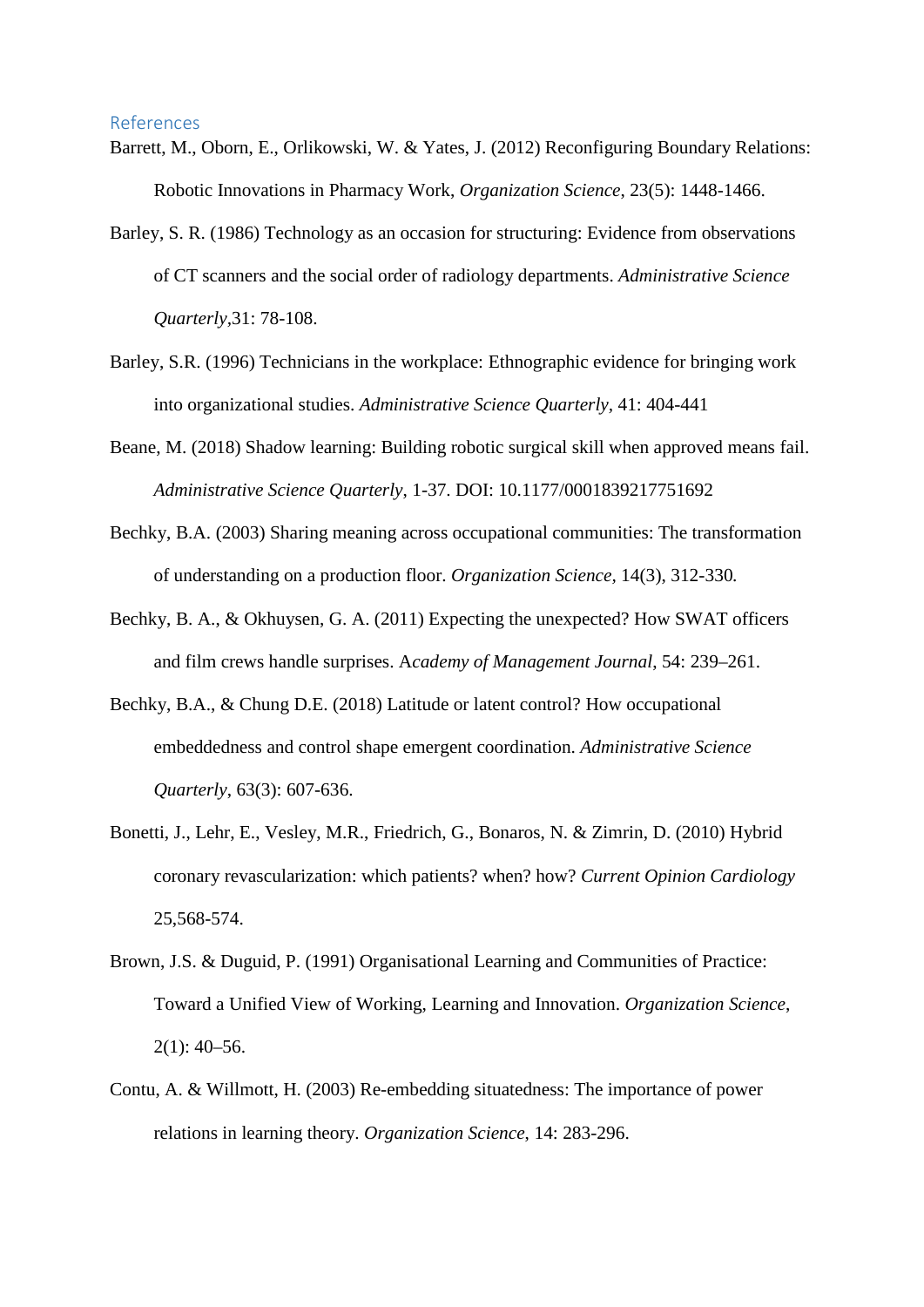- Currie, G. & White, L. (2012) Inter-professional Barriers and Knowledge Brokering in an Organizational Context: The Case of Healthcare, *Organization Studies*, 33(19): 1333- 1366.
- Czarniawska, B. (2014) *Social science research. From field to desk.* London: SAGE.
- Edmondson, A. C., Bohmer, R. M., & Pisano; G. P. (2001) Disrupted routines: Team learning and new technology implementation in hospitals. *Administrative Science Quarterly*, 46: 685-716.
- Edwards, A. (2012) The role of common knowledge in achieving collaboration across practices. *Learning, Culture and Social Interaction*, 1: 22-32.
- Faraj, S. & Xiao, Y. (2006) Coordination in fast-response organizations. *Management Science*, 52(8): 1155-1169.
- Fenwick, T., Nerland, M. & Jensen, K. (2012) Sociomaterial Approaches to Conceptualising Professional Learning, Knowledge and Practice (Introduction), *Journal of Education and Work*, 25(1): 1-13.
- Ferlie, E., Crilly, T., Jashapara, A. & Peckham, A. (2012) Knowledge mobilization in healthcare: a critical review of health sector and generic management literature. *Social Science & Medicine*, 74(8): 1296-1304.
- Ferlie, E., Fitzgerald, L, Wood, M. & Hawkins, C. (2005) 'The nonspread of innovations: The mediating role of professionals'. *Academy of Management Journal*, 48(1): 117–134.
- Gherardi, S. (2006) *Organizational knowledge. The texture of workplace learning*. Oxford: Blackwell.
- Gherardi, S., & Nicolini, D. (2002a) Learning in a Constellation of Interconnected Practices: Canon or Dissonance. *Journal of Management Studies,* 39(4): 419–436.
- Gherardi, S. & Nicolini, D. (2002b) Learning the Trade: A Culture of Safety in Practice. *Organization*, 9: 191-223.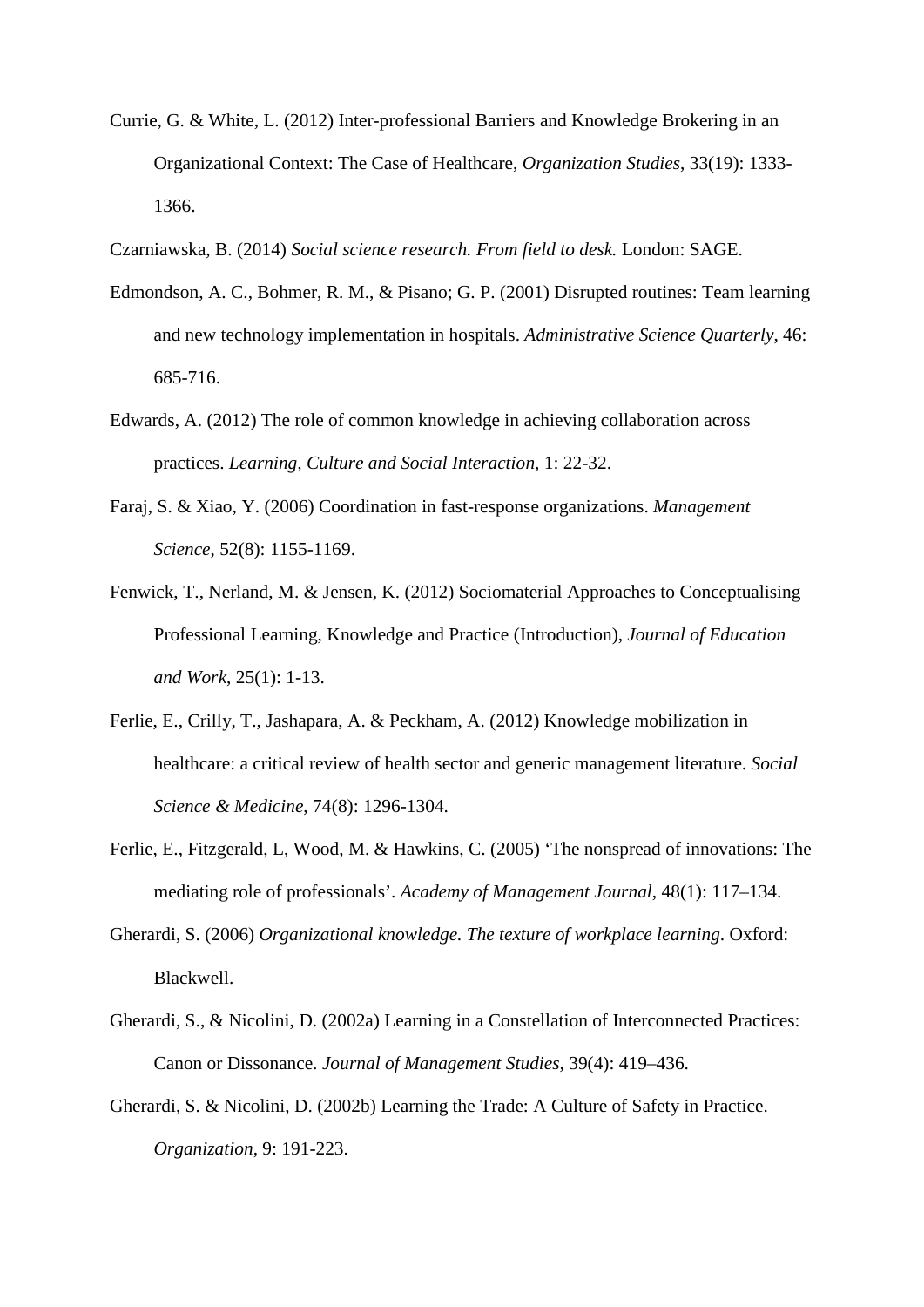- Gherardi, S., Nicolini, D., & Odella, F. (1998) Toward a social understanding of how people learn in organizations. *Management Learning*, 29(3): 273-297.
- Glaser, B. G., & Strauss, A. (1967). *The discovery of grounded theory. Strategies for qualitative research*. Chicago: Aldine.
- Kellogg, K. C., Orlikowski, W. J., & Yates, J. A. (2006). Life in the trading zone: Structuring coordination across boundaries in postbureaucratic organizations. *Organization Science*, 17: 22–44.
- Lave, J., & Wenger, E. (1991) *Situated learning: Legitimate peripheral participation.* Cambridge: Cambridge University Press.
- Lindberg, K., Walter, L and E. Raviola (2017) Performing boundary work: The emergence of a new practice in a hybrid Operating Room. *Social Science and Medicine*, 182: 81-88.
- Martin, P. Y., & Turner, B. A. (1986). Grounded theory and organizational research. *The Journal of Applied Behavioural Science,* 22(2): 141-157.
- Mørk, B.E, Hoholm, T., Aanestad, M., Edwin, B. & Ellingsen, G. (2010) Challenging expertise: on power relations within and across communities of practice in medical innovation, *Management Learning*, 41: 575-592.
- Nicolini, D. (2012) *Practice Theory, Work, & Organization*. Oxford: Oxford University Press.
- Nicolini, D., Scarbrough, H. & Gracheva, J. (2015) Communities of practice and situated learning in healthcare. In E. Ferlie, K. Montgomery, A. Reff Pedersen (Eds.) *Oxford Handbook of Health Care Management*. Oxford: Oxford University Press.
- Oborn, E. & Dawson S. (2010) Learning across communities of practice: An examination of multidisciplinary work. *British Journal of Management*, 21: 843-858.
- Okhuysen, G. A. & Bechky B.A. (2009) Coordination in Organizations: An Integrative Perspective. *The Academy of Management Annals,* Vol. 3, No. 1, 2009, 463–502.